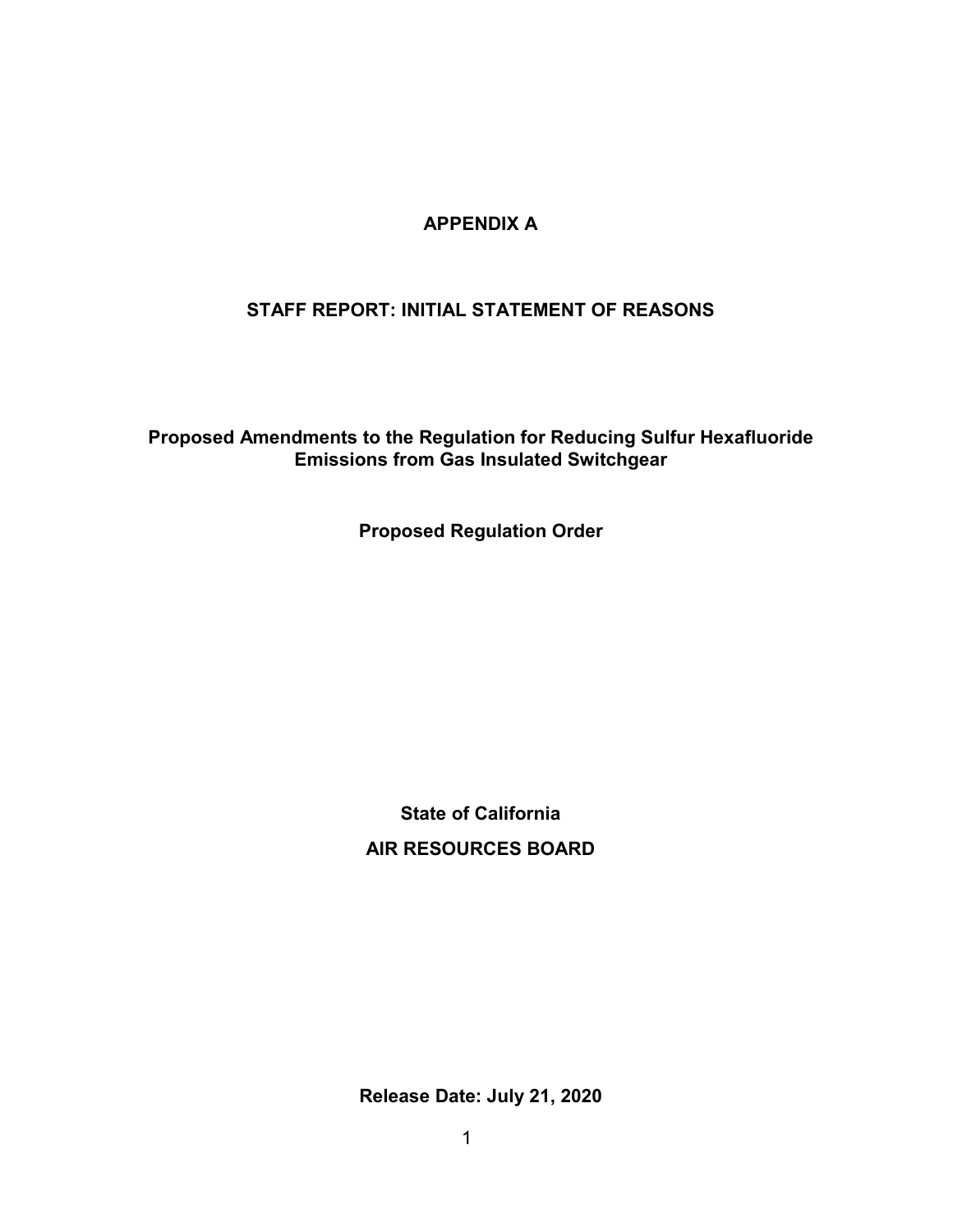## **PROPOSED AMENDMENTS TO THE REGULATION FOR REDUCING SULFUR HEXAFLUORIDE EMISSIONS FROM GAS INSULATED SWITCHGEAR**

 Amend Division 3**,** Chapter 1, Subchapter 10, Article 4, Subarticle 3.1, sections 95350, 95351, 95352, 95353, 95354, 95355, 95356, 95357, 95358 and 95359; and adopt new sections 95354.1, 95357.1 and 95359.1 title 17, California Code of Regulations, to read as follows:

(Note: The proposed amendments are shown in underline to indicate additions and strikeout to indicate deletions from the existing regulatory text.

# **Subchapter 10. Climate Change**

# **Article 4. Regulations to Achieve Greenhouse Gas Emission Reductions**

## **Emissions from Gas Insulated Switchgear Gas-Insulated Equipment Subarticle 3.1. Regulation for Reducing Greenhouse Gas Sulfur Hexafluoride**

# **§ 95350. Purpose, Scope, and Applicability.**

- insulated switchgear from the operation of electrical equipment that uses a GHG as (a) *Purpose*. The purpose of this regulation is to achieve greenhouse gas (GHG) emission reductions by reducing sulfur hexafluoride  $(SF<sub>6</sub>)$  emissions from gasan insulating medium.
- switchgear gas-insulated equipment (GIE) that uses covered insulating gas. Any <u>owners</u> may have with any third parties. (b) *Applicability.* The provisions of this subarticle apply to owners of gas insulated person GIE owner who is subject to this subarticle must meet the requirements of this subarticle, notwithstanding any contractual arrangement that person GIE

 NOTE: Authority cited: Sections 38510, 38560, 38580, 39600, and 39601, Health and Safety Code. Reference: Sections <u>38560,</u> <del>38562, 38580,</del> 39600, and 39601, Health and Safety Code.

#### **§ 95351. Definitions and Acronyms.**

- (a) For the purposes of this subarticle, the following definitions apply**:** 
	- $(4)$ non-hermetically sealed <del>SFേgas insulated switchgear that is:</del> <u>and is</u> "Active GIS Gas-Insulated Equipment" or "Active GIE" means GIE that is

 power system; *or*  (A) Cconnected through busbars or cables to the GIS owner's an electrical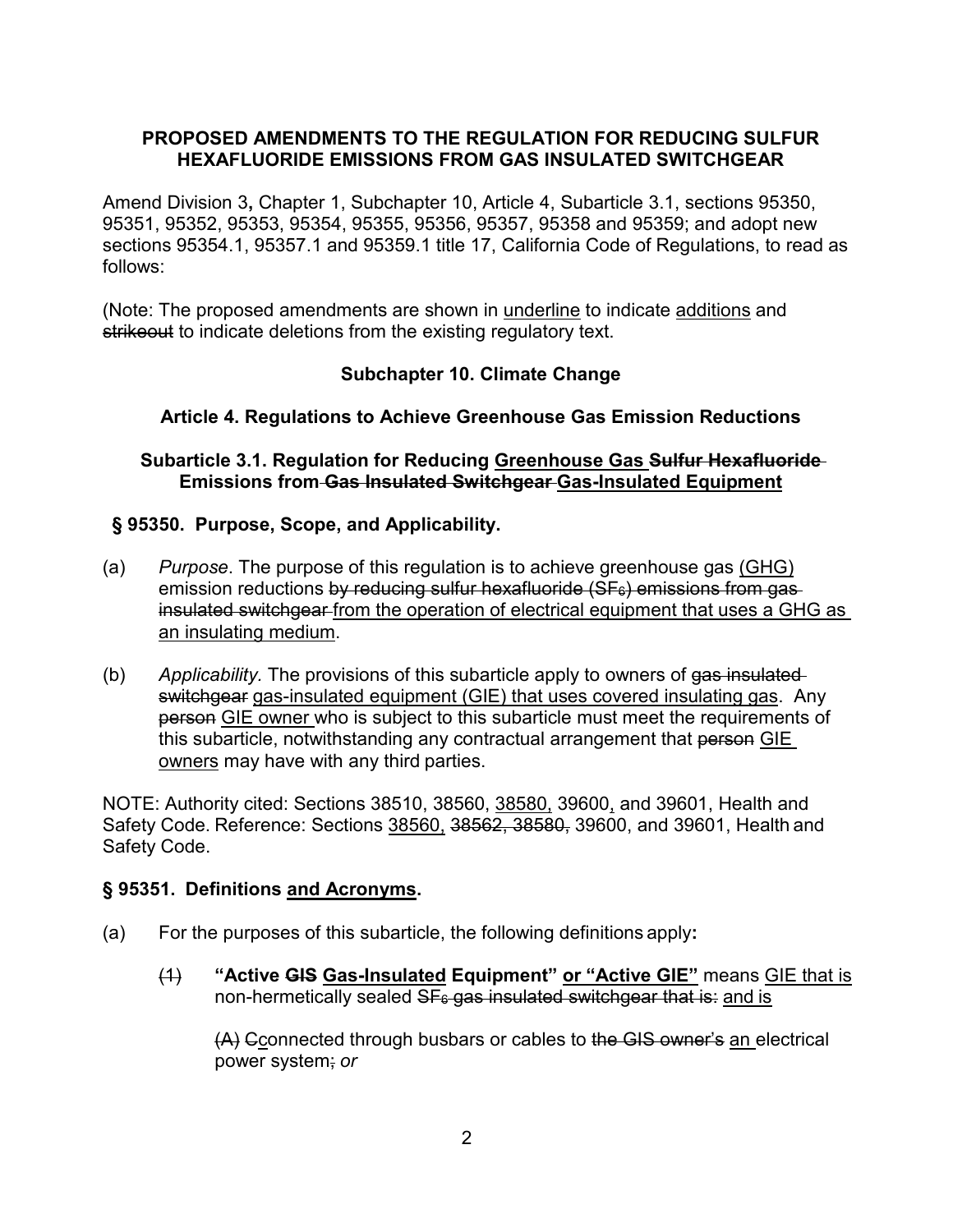<del>(B)</del> <u>that is</u> F<u>f</u>ully-charged, ready for service, l<del>ocated at the site in which it will</del> be activated, and employs a mechanism to monitor SF $_{\rm 6}$ emissions. <u>and being</u> prepared for connection to the electrical power system. This does not include spare GIE or GIE in storage, defined as GIE that has been acquired by the GIE owner, is intended for use by the GIE owner, but that is not being used or prepared for connection to the electrical power system.

"Active GIS equipment" does not include equipment in storage.

 item through lease. Equipment under temporary ownership by the manufacturer **"Acquire"** means to take possession and/or ownership of an item or to obtain an during transport and equipment transported through California that will never be used in California are not considered to have been "acquired."

 **"ARB Identification Number"** or "**ARB ID**" means the unique identification number Reporting Tool (Cal e-GGRT). assigned to each GIE owner that reports GHG emissions to the California Air Resources Board (CARB) through the California Electronic Greenhouse Gas

<u>**"Carbon Dioxide Equivalent" or "CO2e"** means the amount of CO<sub>2</sub> emissions</u> equivalent to the emissions of a given quantity of another GHG when calculated using the individual global warming potentials as specified in the "global warming potential" definition of this subarticle.

**"Catastrophic Failure"** means the sudden and unexpected failure of a GIE device that impacts human safety and/or substantially impairs, damages, or shuts down part or all of a system (e.g., the electrical grid, facility operations, a power producer's availability for dispatch to the electrical grid).

 in order to protect electrical equipment from damage. **"Circuit Breaker"** means a device designed to automatically interrupt high currents

**"Covered Gas Container"** means a gas container containing or designed to contain covered insulating gas.

"Covered Insulating Gas" means an insulating gas with a GWP greater than one. <u>"Covered Insulating Gas" means an insulating gas with a GWP greater than one.</u><br>When the amount of covered insulating gas must be calculated for gas blends, it must be calculated pursuant to section 95354(l).

**"Covered Insulating Gas at Activation"** means the value calculated in section 95354(a)(10)(A)6.; if this value is not calculated, this term means the nameplate capacity of the GIE device.

**"Data Year"** means the calendar year for which a GIE owner must submit an annual GHG emissions data report.

**"Day"** means one calendar day.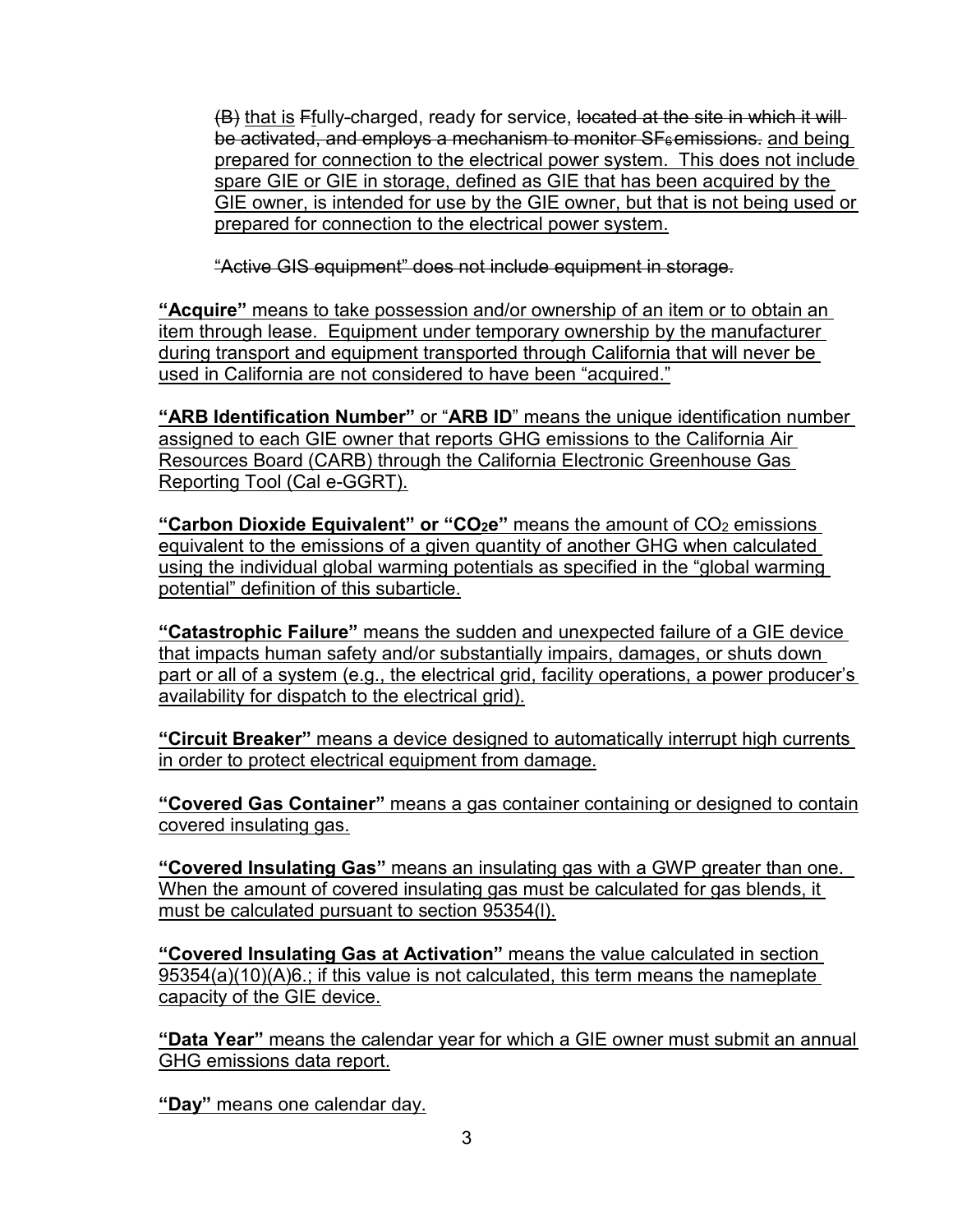"**Designated Representative**" means the person responsible for certifying, signing, and submitting the GHG emissions data report.

 consumption areas or to adjacent electrical power systems. (2) **"Electrical Power System"** means the combination of electrical generators (i.e., power plants), transmission and distribution lines, equipment, circuits, and transformers used to generate and transport electricity from the generator to

 event including, but not limited to, an earthquake, flood, or fire. (3) **"Emergency Event"** means a situation arising from a sudden and unforeseen

(4) **"Emission rate"** means, subject to the provisions of section 95356(e), a GIS  $\omega$ wner's total annual SF $_{6}$  emissions from all active GIS equipment divided by the average annual SF<sub>6</sub> nameplate capacity of all active GIS equipment.

Board (<u>C</u>ARB) or <u>her or</u> his <del>or her</del> designee. (5) **"Executive Officer"** means the Executive Officer of the California Air Resources

 **"Gas Cart"** means any device designed to transfer insulating gas into or out of GIE, with the gas coming from or going into a permanent or removable gas container or the gas cart itself.

 container" a gas used as an insulating gas in GIE. This includes pressurized (6) "Gas Container" means a vessel containing or designed to contain SF<sub>6</sub>. "Gas cylinders, any container that can be removed from a gas carts, or other containers, but does not include GIE or the gas cart itself.

<u>vacuum, SF<sub>6,</sub> alternative gas), i<del>nsulated with SF<sub>6</sub> gas</del> that provide insulating and/or\_</mark></u> in electrical power systems regardless of location. Gas insulated switchgear or GIES includes<u>, but are not limited to, switchgear,</u> switches, <del>stand-alone gas-insulated</del> equipment, and any combination of electrical disconnects, fuses, electrical (7) **"Gas-Insulated switchgear Equipment" or GIS "GIE"** means all electrical power equipment, regardless of location and insulating medium (e.g., solid dielectric, interrupting (arc quenching) functions related to the transmission of electric current transmission lines, transformers circuit switchers, coupling capacitor potential devices, gas-insulated substations, and/or circuit breakers used to isolate gasinsulated electrical equipment. This definition includes hermetically sealed GIE and non-hermetically sealed GIE.

 GIE whose voltage capacity is 38 kV or less, the combination of attributes listed in Table 1 (configuration, voltage capacity (kV), and short-circuit current rating (kA)). Table 1 (configuration, voltage capacity (kV), and short-circuit current rating (kA)).<br>For GIE whose voltage capacity is greater than 38 kV, this means the combination of **"Gas-Insulated Equipment Characteristics" or "GIE Characteristics"** means, for attributes listed in Table 2 (voltage capacity (kV) and short-circuit current rating (kA)).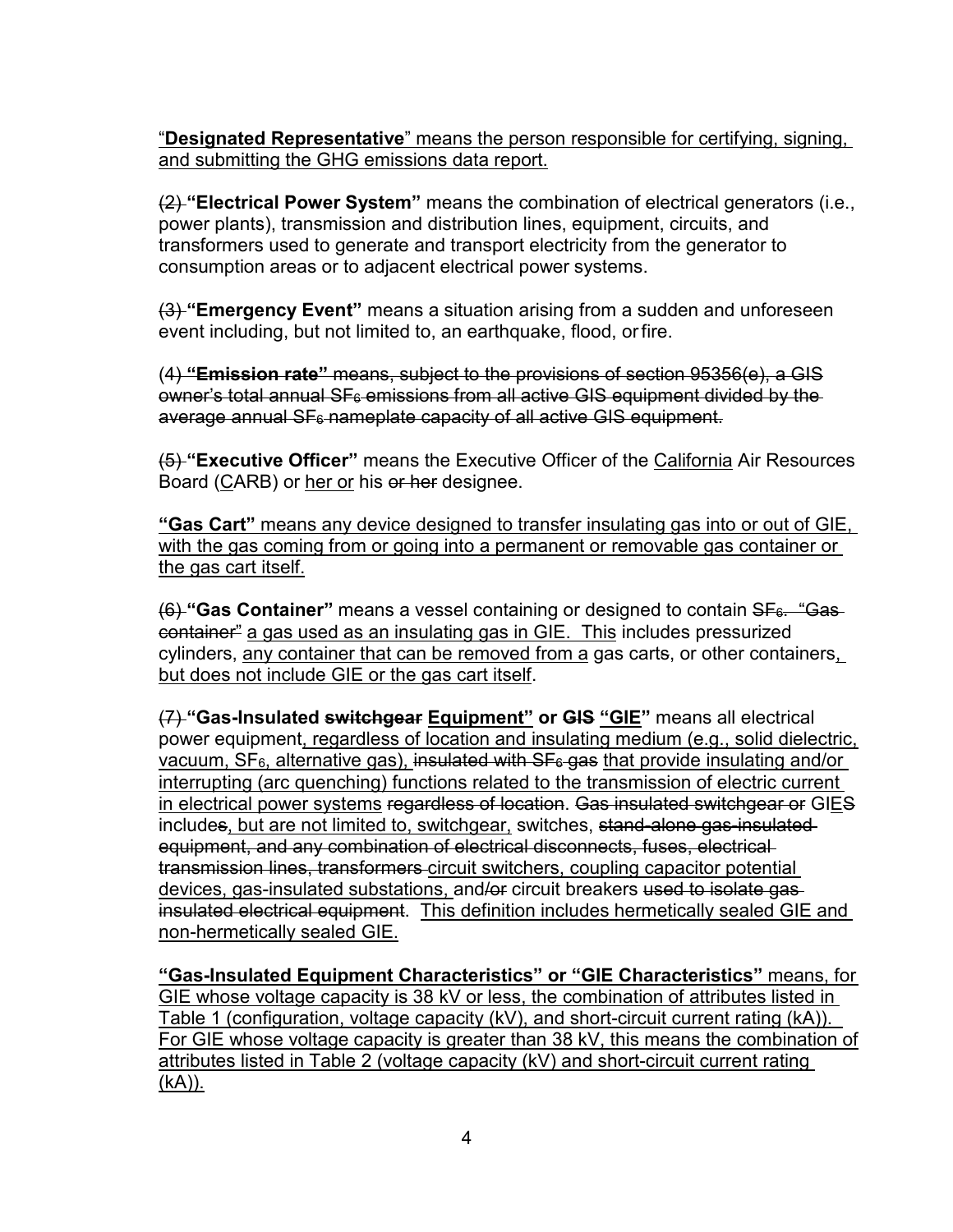(8) **"Gas-Insulated Equipment Owner" or "GIE GIS Owner"** means the person who owns <del>gas insulated switchgear.</del> <u>GIE that uses covered insulating gas.</u> "<del>GIS</del> <u>GIE</u> owner" excludes temporary ownership by the <del>original</del> equipment manufacturer during <del>GIS</del> <u>GIE</u> e<del>quipment</del> transport <u>for purposes of a<del>nd</del> installation at a customer's</u> site or repair. Each corporation or limited liability company which owns GIE that uses covered insulating gas is considered to be a distinct GIE owner and is independently subject to this regulation.

 **"Global Warming Potential" or "GWP"** means the ratio of the time-integrated values for this subarticle are as specified in Table A-1 to Subpart A of Title 40 CFR Part 98 as published to the Federal Register on December 11, 2014, which is hereby incorporated by reference. The GWP of Novec-4710 shall be the default GWP for "other fluorinated GHGs" (2,000) as listed in Table A-1 of Subpart A of Title 40 CFR Novec 5110 is not required because the default GWP in Table A-1 (Subpart A of Title 40 CFR Part 98 as published to the Federal Register on December 11, 2014) radiative forcing from the instantaneous release of one unit of a trace substance relative to that of one unit of a reference gas, in this case, carbon dioxide. The GWP Part 98 as published to the Federal Register on December 11, 2014. Reporting of for a compound of its type is 1.

 hydrofluorocarbons, perfluorocarbons, and other fluorinated GHGs or GHG groups Federal Register on December 11, 2014, which is hereby incorporated by reference. **"Greenhouse Gas" or "GHG"** means CO2, methane, nitrous oxide, SF6, included in Table A-1 to Subpart A of Title 40, CFR Part 98 as published in the

 **"Hermetically Sealed GIE"** means switchgear GIE that is designed to be gas-tight and sealed for life. This type of switchgear is <u>are</u> pre-charged with SF<sub>6</sub> covered insulating gas, sealed at the factory, and <del>is</del> <u>designed by the manufacturer to</u> not <u>be</u> <del>re</del>fillable by <del>its user</del> <u>the GIE owner or a third-party designee</u>. (9) **"Hermetically Sealed Gas-Insulated Switchgear Equipment" or** 

**"Insulating Gas"** means the gas used in GIE to provide dielectric insulation and/or to interrupt electrical currents.

<del>(10) </del>"**Nameplate Capacity**" means the design capacity of SF<sub>6</sub> <u>the insulating gas\_</u> specified by the manufacturer for optimal performance of a <del>GIS</del> <u>GIE</u> device. Nameplate capacity may be found on the nameplate attached to the <del>GIS</del> <u>GIE</u> device, or may be stated within the manufacturer's official product specifications.

 standards developed by the National Institute of Standards and Technology (NIST). (11) **"NIST-Traceable Standards"** means national, traceable measurement

the manufacturer to be fillable by the GIE owner or a third-party designee.<br>5 **"Non-Hermetically Sealed Gas-Insulated Equipment" or "Non-Hermetically Sealed GIE"** means GIE that contain a covered insulating gas and are designed by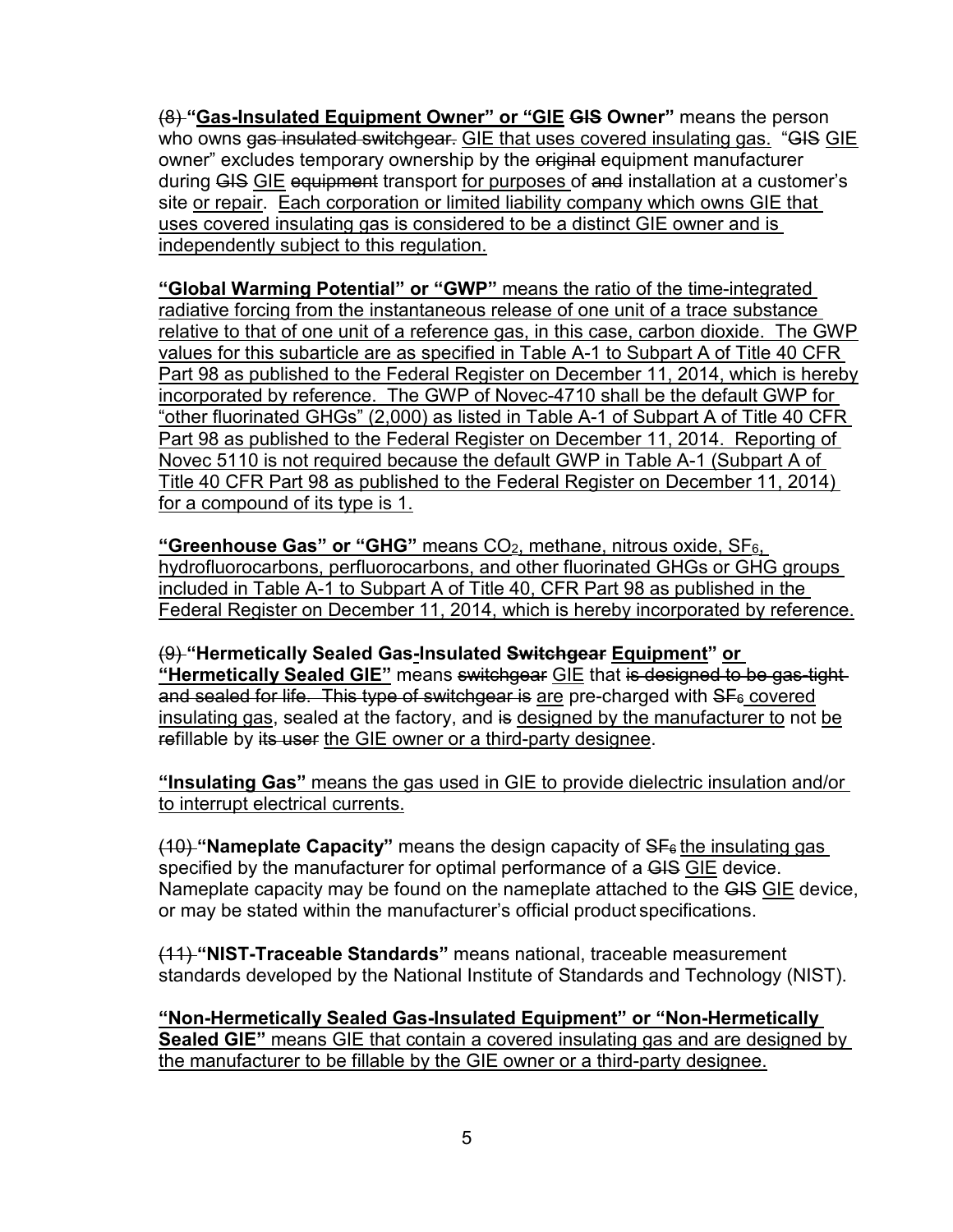section 39047. (12) **"Person"** shall have the same meaning as defined in Health and Safety Code

 **"Purchase"** means executing a formalized agreement between the buyer and the seller to acquire a product such that any reversal on behalf of the buyer or the seller could result in a breach of the agreement and/or trigger cancellation or termination charges.

**"Replacement Parts"** are ancillary components that support or enable, but cannot perform, the primary activities or operation of an integrated GIE device.

(13) **"Responsible Official**" means one of the following:

- decision-making functions for the corporation, or a duly authorized representative of such person; or (A) For a corporation, a president, secretary, treasurer, or vicepresident of the corporation in charge of a principal business function, or any other person who performs similar policy or
- proprietor, respectively; or (B) For a partnership or sole proprietorship, a general partner or the
- (C) For a municipal, state, federal, or other public agency, either a principal executive officer or a ranking elected official.

 **"Substantive Error"** means an error that affects calculated emissions, data used to calculate emissions, data used to calculate the emissions limit or compliance with the emissions limit, and data needed by CARB staff to verify reported data and compliance with this Regulation.

**"Sulfur Hexafluoride Gas-Insulated Equipment" or "SF6 Gas-Insulated Equipment" or "SF<sub>6</sub> GIE"** means GIE configured to use SF<sub>6</sub> as the insulating gas.

#### (b) For the purposes of this subarticle, the following acronyms apply**:**

**"ARB"** or **"CARB"** means the California Air Resources Board.

**"CFR"** means the Code of Federal Regulations.

**"CO2"** means carbon dioxide.

**"CO2e"** means carbon dioxide equivalent.

**"GHG"** means greenhouse gas.

**"GIE"** means gas-insulated equipment.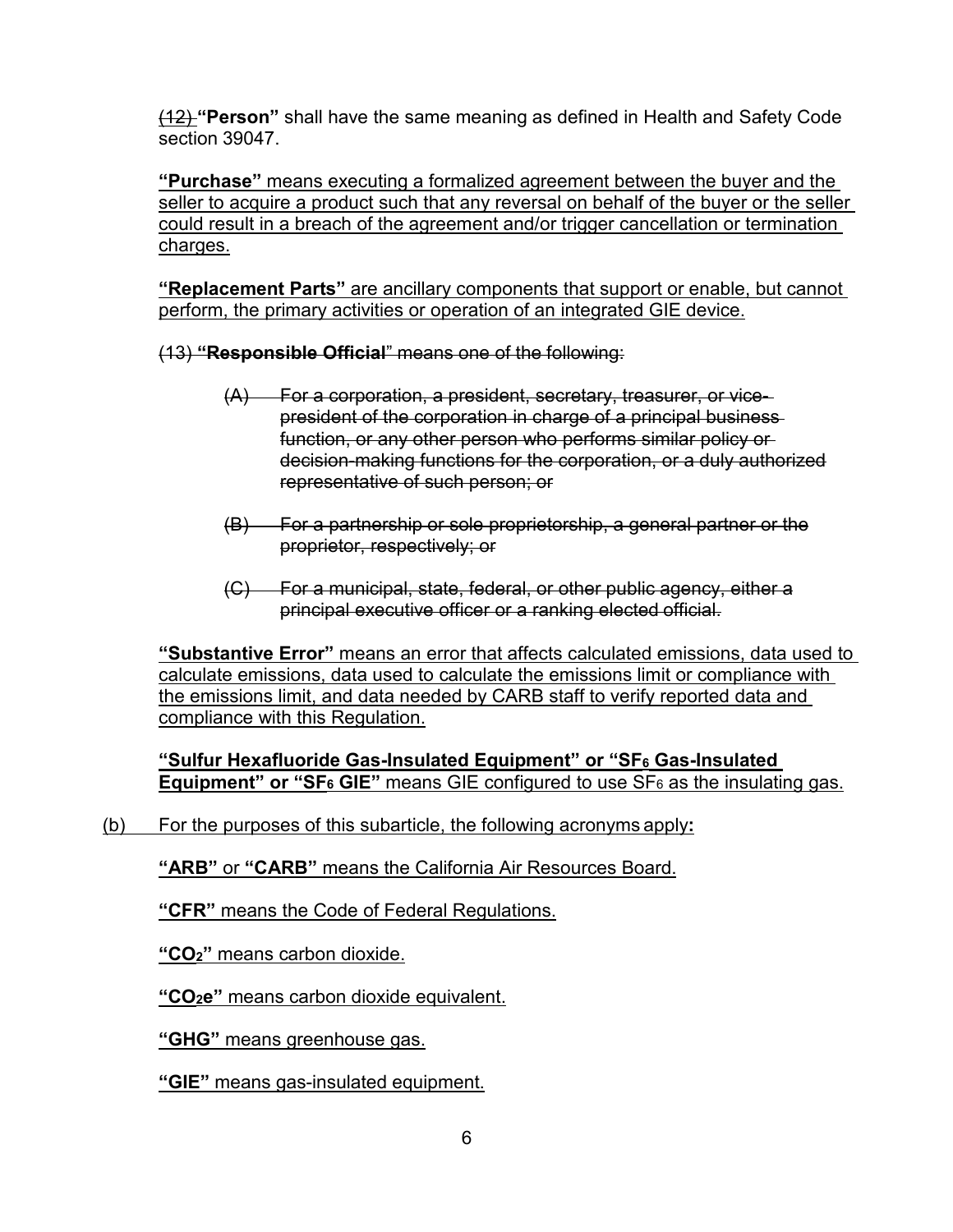**"GWP"** means global warming potential.

**"kA"** means kiloamperes.

**"kV"** means kilovolts.

**"MT"** means metric tons.

**"MTCO2e"** means metric tons of carbon dioxide equivalent.

**"NIST"** means National Institute of Standards and Technology.

**"SF6"** means sulfur hexafluoride.

NOTE: Authority cited: Sections 38510, 38560, <u>38580,</u> 39600<u>,</u> and 39601, Health and Safety Code. Reference: Sections <u>38560,</u> 3<del>8562, 38580,</del> 39600, and 39601, Health and Safety Code.

## **§ 95352. Maximum Annual SF6 Emission Rate Sulfur Hexafluoride Phase-Out.**

 GIS owner's active GIS equipment shall not exceed the following: For each calendar year specified below, the maximum annual  $SF<sub>6</sub>$  emission rate for each

| <b>Maximum Annual SF</b> Emission Rate |                                                       |  |
|----------------------------------------|-------------------------------------------------------|--|
| Calendar Year                          | <b>Maximum Allowable SF<sub>6</sub></b> Emission Rate |  |
| 2011                                   | 10.0%                                                 |  |
| 2012                                   | 9.0%                                                  |  |
| 2013                                   | 8.0%                                                  |  |
| 2014                                   | 7.0%                                                  |  |
| 2015                                   | 6.0%                                                  |  |
| 2016                                   | 5.0%                                                  |  |
| 2017                                   | 4.0%                                                  |  |
| 2018                                   | 3.0%                                                  |  |
| 2019                                   | 2.0%                                                  |  |
| 2020, and each                         |                                                       |  |
| calendar year                          |                                                       |  |
| thereafter                             | <u> 4.0%</u>                                          |  |

- California unless one of the following provisions apply: (a) Starting on the dates, and per the GIE characteristics, provided in Table 1 and Table 2, no person may acquire, as defined in section  $95351(a)$ , SF<sub>6</sub> GIE for use in
	- $(1)$  An SF<sub>6</sub> phase-out exemption was approved by the Executive Officer pursuant to section 95357.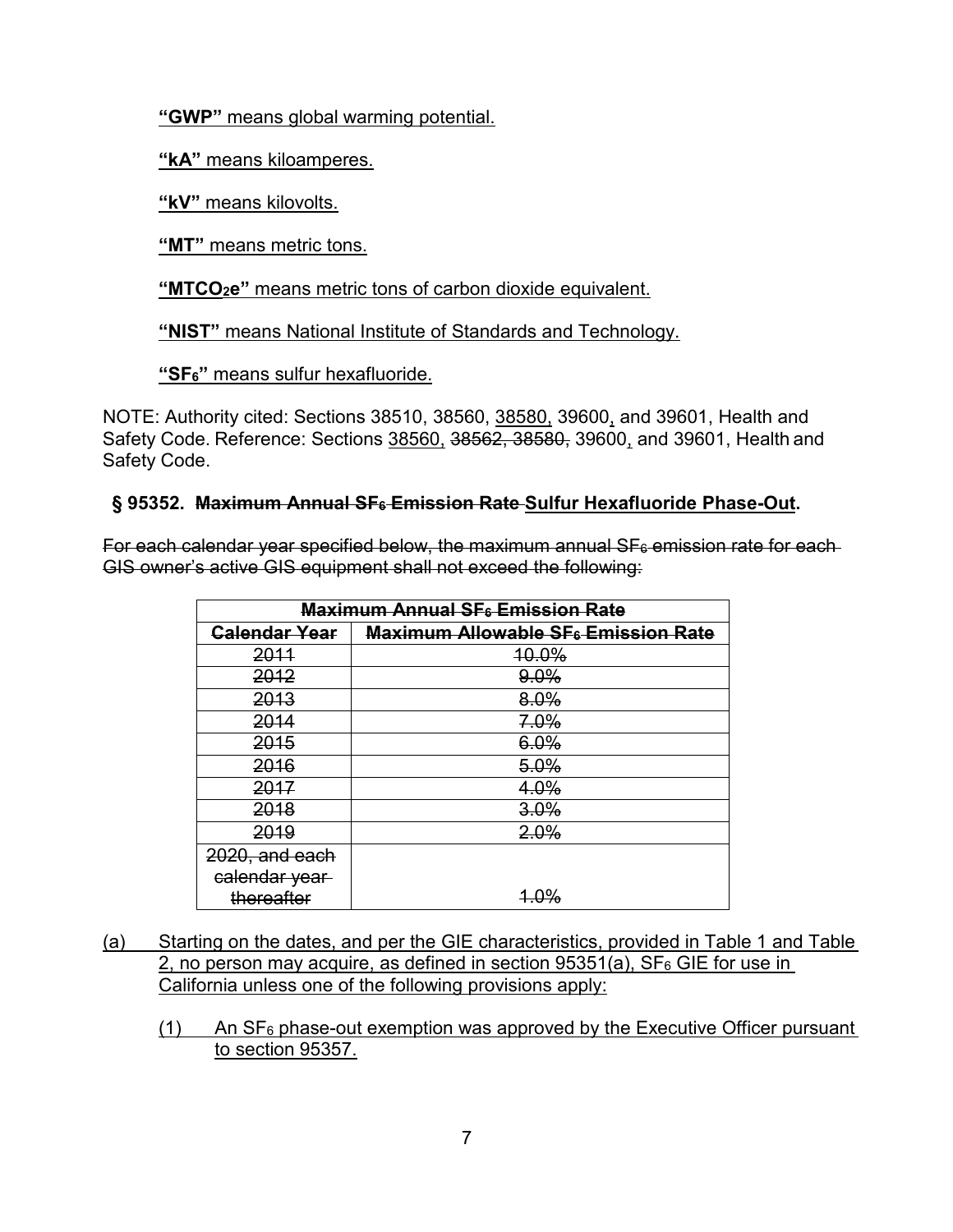- $(2)$  The SF<sub>6</sub> GIE device was present in the State and reported to CARB pursuant to section 95355(a) for a data year prior to the applicable phase-out date listed in Table 1 or Table 2.
- $(3)$  The SF<sub>6</sub> GIE device was purchased by the GIE owner prior to the applicable phase-out date listed in Table 1 or Table 2 for the relevant GIE characteristics, and enters California no later than 24 months after the purchase date.
- the GIE owner under the terms of the manufacturer's warranty. (4) The  $SF_6$  GIE manufacturer replaces a defective  $SF_6$  GIE device at no cost to

| Configuration | Voltage<br>Capacity<br>(kV) | <b>Short-Circuit</b><br><b>Current Rating (kA)</b> | <b>Phase-Out Date</b>  |
|---------------|-----------------------------|----------------------------------------------------|------------------------|
| Aboveground   | $\leq 38$                   | All                                                | January 1, 2025        |
|               | <u>38</u>                   | All                                                | January 1, 2028        |
| Belowground   | $\leq$ 38                   | < 25                                               | January 1, 2025        |
|               |                             | $\geq 25$                                          | <b>January 1, 2031</b> |

*Table 1. Phase-Out Dates for SF6 GIE with Voltage Capacity* ≤ *38 kV* 

| Table 2. Phase-Out Dates for $SF_6$ GIE with Voltage Capacity > 38 kV |
|-----------------------------------------------------------------------|
|-----------------------------------------------------------------------|

| <b>Voltage Capacity</b> | <b>Short-Circuit</b>       | <b>Phase-Out Date</b>  |
|-------------------------|----------------------------|------------------------|
| (kV)                    | <b>Current Rating (kA)</b> |                        |
| $38 < kV \le 145$       | < 63                       | January 1, 2025        |
|                         | $\geq 63$                  | January 1, 2028        |
| $145 <$ kV $\leq$ 245   | < 63                       | January 1, 2027        |
|                         | $\geq 63$                  | <b>January 1, 2031</b> |
| > 245                   |                            | January 1, 2033        |

- (b) Starting on the applicable dates provided in Table 1 and Table 2, no GIE owner may <u>convert non-SF6 GIE to SF6 GIE.</u>
- (c) Replacement parts are not subject to the phase-out.

 NOTE: Authority cited: Sections 38510, 38560, 38580, 39600, and 39601, Health and Safety Code. Reference: Sections <u>38560, 38562, 38580,</u> 39600<u>,</u> and 39601, Health and Safety Code.

#### **§ 953537.1. Emergency Event Exemption.**

 $(a)$ A GIS GIE owner may request emissions from an emergency event to be exempted from the calculation of the GIE owner's annual emissions as calculated pursuant to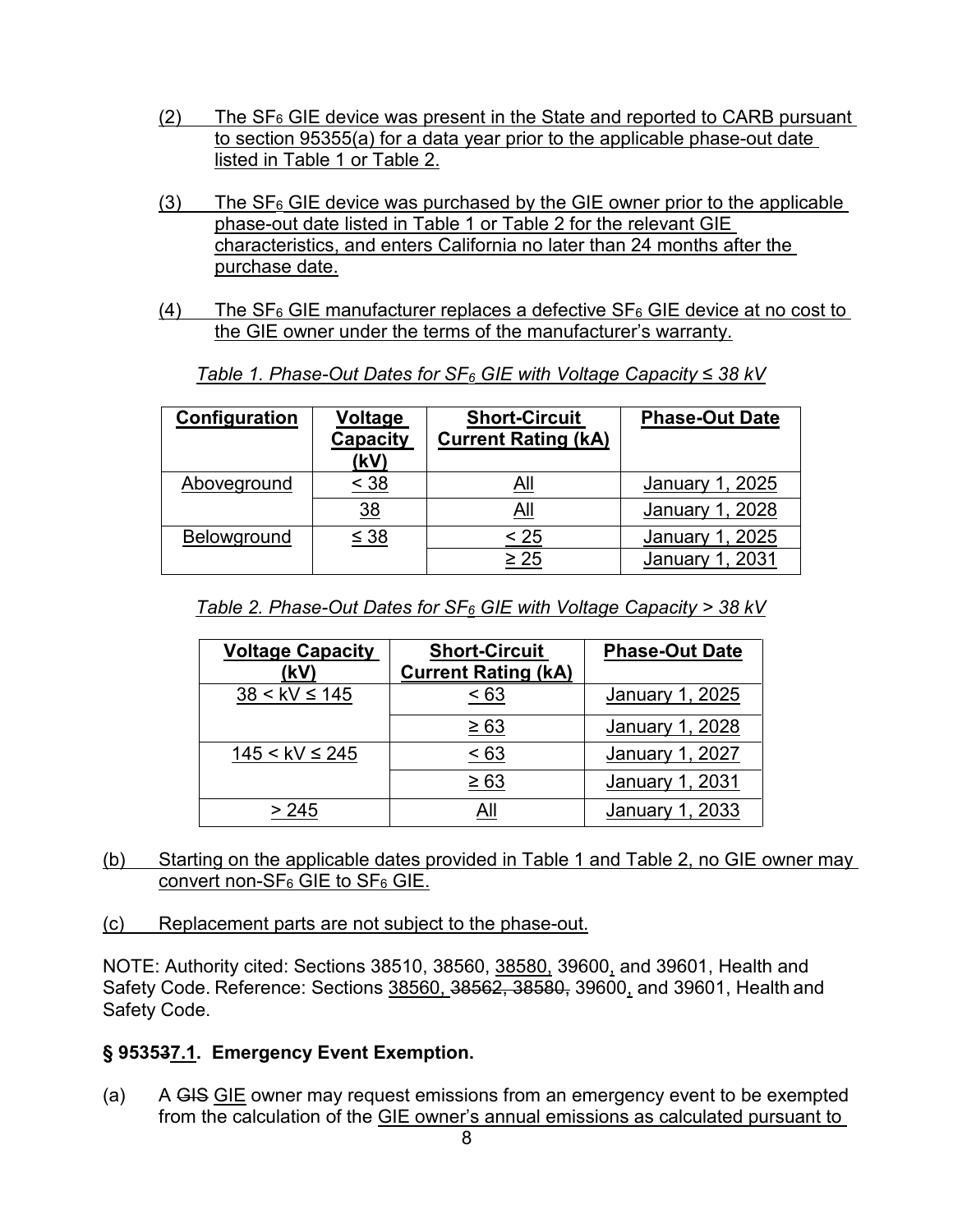section 95354.1 maximum allowable emission rate if it is demonstrated to the Executive Officer's satisfaction that the release of SF<sub>6</sub>: covered insulating gases

- care; and (1) Could not have been prevented by the exercise of prudence, diligence, and
- $(2)$  Was beyond the control of the  $GIS$   $GIE$  owner.
- the Executive Officer within 30 calendar days after the occurrence of the emergency (b) A request for an exemption pursuant to this section must be submitted in writing to event, and must contain the following information:
	- (1) The <del>GIS</del> <u>GIE</u> owner's name, physical address, mailing address, e-mail address, and telephone number;
	- (2) A detailed description of the emergency event, including but not limited to the following:
		- (A) The nature of the event (e.g., fire, flood, earthquake);
		- (B) The date and time the event occurred;
		- (C) The location of the event;
		- to section 95354(a)(3) of all GIE that were affected by the event; and (D) The GIS equipment that was The manufacturer serial number pursuant
		- $(E)$  The type and amount of  $SF<sub>6</sub>$  each covered insulating gas released (in pounds).;
	- result of an emergency event; and (3) A statement and supporting documentation that the release occurred as a
	- $(4)$  contained in the submitted request are true, accurate, and complete The appropriate attestation statement from section 95355(d). A signed and dated statement, under penalty of perjury, provided by the appropriate responsible official that the statements and information

 NOTE: Authority cited: Sections 38510, 38560, 38580, 39600, and 39601, Health and Safety Code. Reference: Sections <u>38560,</u> 3<del>8562, 38580,</del> 39600, and 39601, Health and Safety Code.

# **§ 95353. Annual Emissions Limit**

(a) No GIE owner's annual CO2e emissions excluding emergency events, as calculated pursuant to section 95354.1(c), shall exceed their annual emissions limit.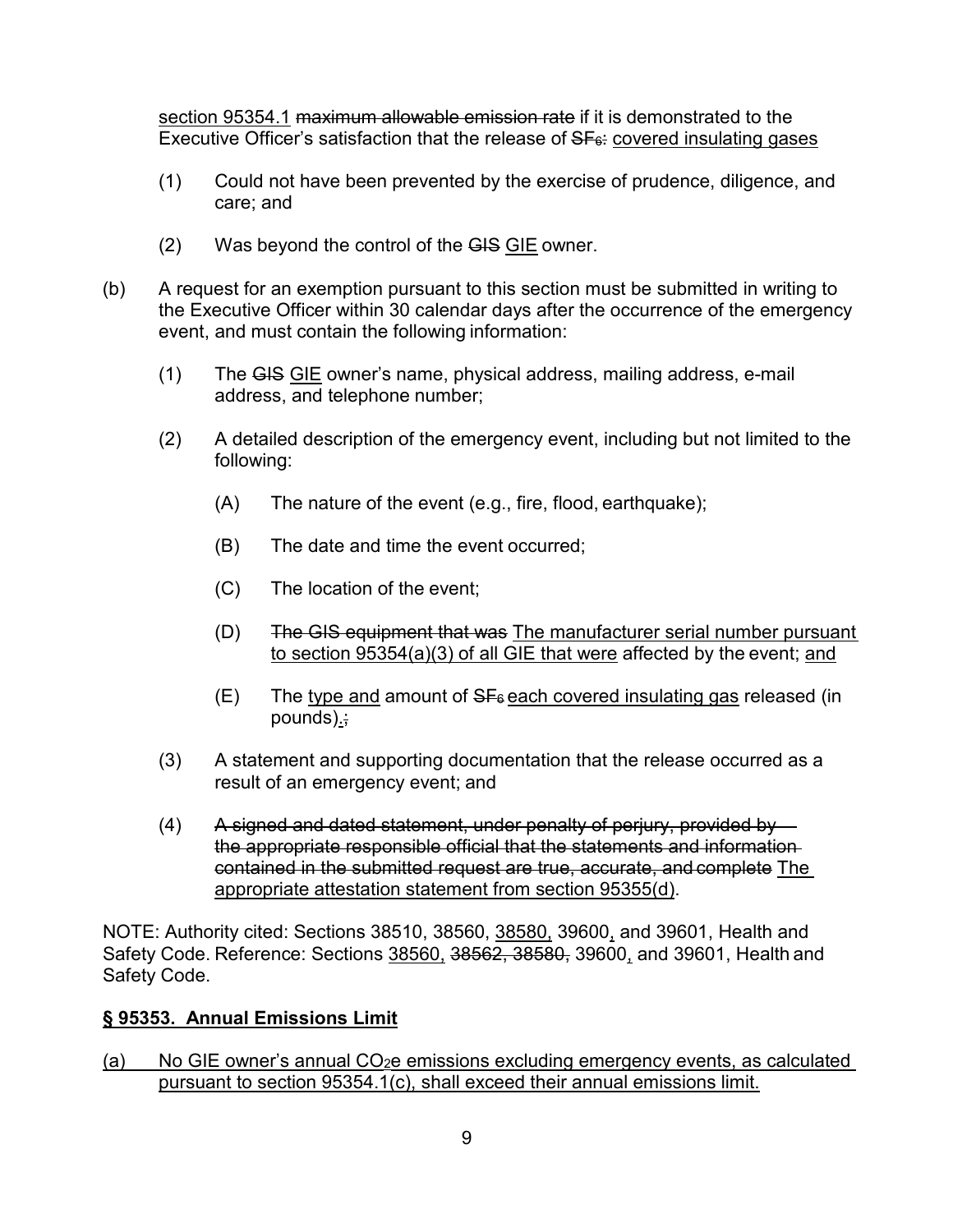insulating gas *j* for data year *i* as follows: (b) GIE owners must calculate their average system capacity, *Cavg,j*,*i* for each covered

$$
C_{avg,j,i} = \sum_{k}^{n} \frac{(d_{k,j} * C_{k,j})}{D_i}
$$

Where:

"*Cavg,j,i*" is the average system capacity (pounds) for covered insulating gas *j* in data year *i*;

 "*n*" is the number of GIE devices *k* that were active GIE insulated with covered insulating gas *j* at some point during data year *i*;

 "*dk,j*" is the number of days during year *i* that GIE device *k* with covered insulating gas *j* was in active service;

"*Ck,j*" is the covered insulating gas at activation (pounds) as defined in section 95351(a), for covered insulating gas *j* of GIE device *k*; and

*"Di*" is the number of days in data year *i*.

- <u>(1) For data year 2020, GIE owners must calculate  $C_{\textit{avg},i,i}$  for SF<sub>6</sub> only.</u>
- (2) For data years 2021 to 2024, GIE owners must calculate *Cavg,j,i* for each covered insulating gas *j* used in GIE.
- covered insulating gas *j* used in GIE devices *k* only if all of the following (3) For data years 2025 to 2032, GIE owners must calculate *Cavg,j,i* for each criteria are met:
	- (A) The GIE device was not included in the calculation of *BL CO*<sub>2</sub>e *capacity12/31/2024*;
	- (B) The GIE device has not replaced a GIE device that was included in the calculation of *BL CO2e capacity12/31/2024*; and
	- $(C)$  The GIE device was not acquired with an  $SF<sub>6</sub>$  phase-out exemption, either by the GIE owner or by a previous owner of the GIE device.
- (4) For each GIE device *k* that is jointly owned, each GIE owner must apply its equity share to calculate the GIE owner's share of the *Ck,j* value to use in the equation above, pursuant to section 95354(a)(7)(B).
- <u>(c) GIE owners must calculate their average CO<sub>2</sub>e capacity on an annual basis as</u> follows for each covered insulating gas *j*: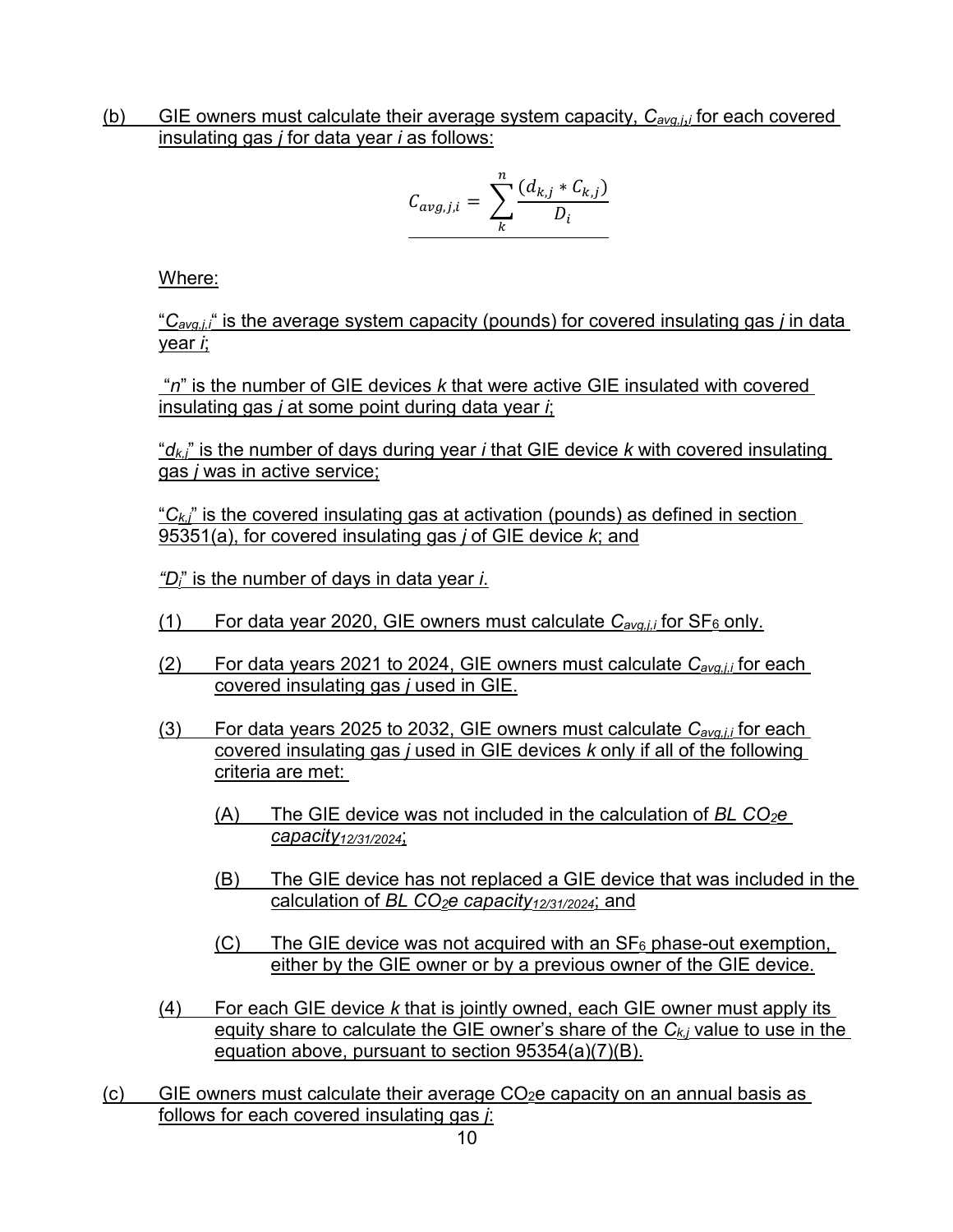$$
Average\ CO_2e\ capacity_i = \sum_{j}^{m} \frac{GWP_j * C_{avg,j,i}}{2205}
$$

Where:

 metric tons of carbon dioxide equivalent (MTCO2e) as calculated for data year *i*; "*Average CO2e capacityi* " is the average system capacity expressed in units of

"*m*" is the number of covered insulating gases *j*;

"*GWPj*" is the global warming potential of covered insulating gas *j*;

"*Cavg,j,i*" is the average system capacity (pounds) as calculated pursuant to section 95353(b); and

"2205" is the number of pounds in a metric ton.

(d) Beginning with data year 2021, GIE owners must calculate their early action credit (EAC) as follows on an annual basis:

$$
EAC_i = \sum_{k}^{n} C_{e,k} + EAC_{i-1}
$$

Where:

"*EACi*" is the early action credit (MTCO2e) for data year *i*;

 "*n*" is the number of GIE devices *k* that are circuit breakers that became active GIE for the first time during the data year, have a voltage capacity of 72.5 kV or greater, are not insulated with  $SF_6$  or oil, and for which the phase-out date for an equivalent  $SF<sub>6</sub> GIE$  (i.e., has the same GIE characteristics), provided in Table 2, has not been reached;

 "*Ce,k*" is the GHG capacity (MTCO2e) of each equivalent SF6 GIE from Table 3 for device *k*; and

 "*EACi-1*" is the early action credit (MTCO2e) calculated for the prior data year. The value of *EACi-1* for data year *i* = 2021 is zero.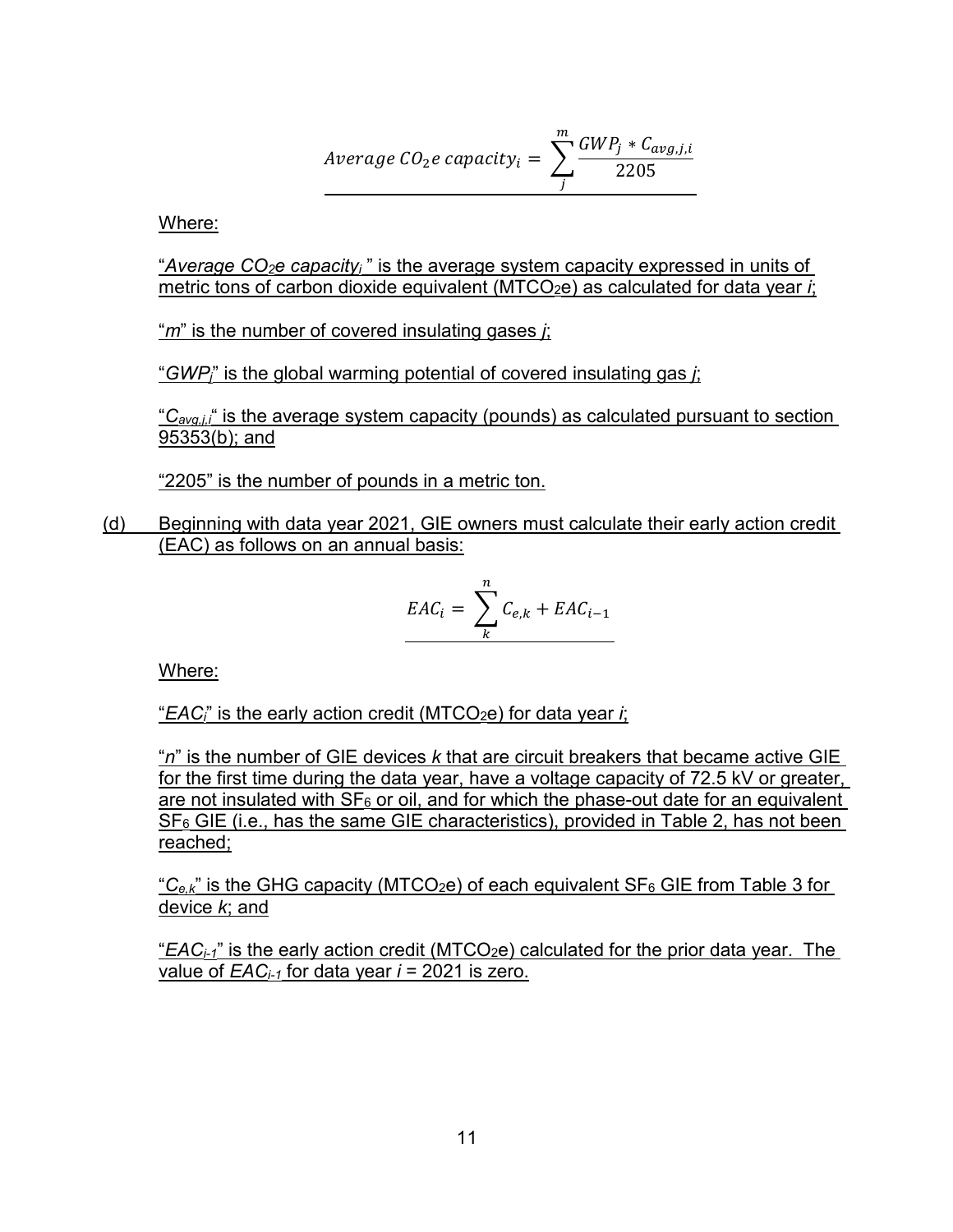| <b>Voltage Capacity (kV)</b> | $C_{e,k}$ (MTCO <sub>2</sub> e) |
|------------------------------|---------------------------------|
| 72.5                         | 300                             |
| $72.5 < x \le 145$           | 700                             |
| $145 < x \leq 245$           | 1,900                           |
| > 245                        | 2.400                           |

 *Table 3. Voltage and GHG Capacities of Equivalent SF6 Circuit Breakers (MTCO2e)* 

 When determining EAC for GIE that are jointly owned, each GIE owner must apply its equity share to calculate the GIE owner's share of the credit, pursuant to section 95354(a)(7)(B).

(e) In calendar year 2025, GIE owners must calculate their baseline (BL)  $CO<sub>2</sub>e$ capacity12/31/2024 as follows for each covered insulating gas *j*:

BL CO<sub>2</sub>e capacity<sub>12/31/2024</sub> = 
$$
\sum_{j}^{m} \frac{GWP_j * C_{k,j}}{2205}
$$

Where:

*"BL CO<sub>2</sub>e capacity<sub>12/31/2024</sub>"* is the system capacity (MTCO<sub>2</sub>e) as calculated for December 31, 2024;

"*m*" is the number of covered insulating gases *j*;

"*GWPj*" is the global warming potential of covered insulating gas *j*;

"*Ck,j*" is the covered insulating gas at activation (pounds) of GIE device *k* that was active GIE insulated with gas *j* on December 31, 2024; and

"2205" is the number of pounds in a metric ton.

 capacity as follows for each covered insulating gas *j*: (f) For data years 2025 to 2032, GIE owners must calculate their baseline  $CO<sub>2</sub>e$ 

BL CO<sub>2</sub>e capacity<sub>i</sub> = EAC<sub>≤10</sub> + BL CO<sub>2</sub>e capacity<sub>12/31/2024</sub> + Average CO<sub>2</sub>e capacity<sub>i</sub>

Where:

*"BL CO2e capacityi*" is the system capacity (MTCO2e) as calculated for data year *i*;

"*EAC≤10*" is the value of *EACi* (MTCO2e) for data year *i,* as calculated pursuant to section 95353(d), unless the value of *EACi* exceeds 10 percent of the reported value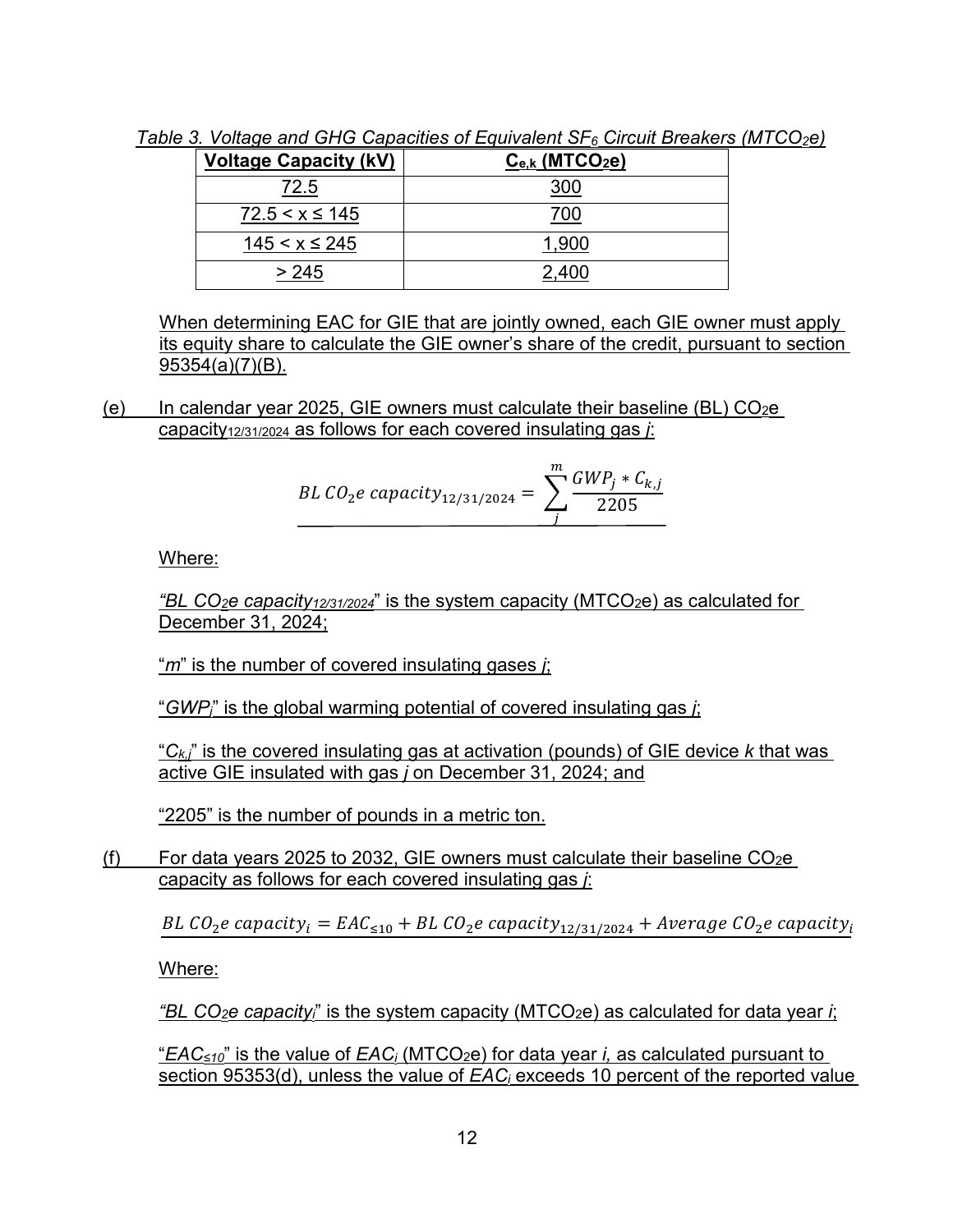for *average CO2e capacityi* for data year 2021, in which case *EAC≤10* is equal to 10 percent of the reported value for *average CO2e capacityi* for data year 2021;

*"BL CO<sub>2</sub>e capacity<sub>12/31/2024</sub>"* is the system capacity (MTCO<sub>2</sub>e) as calculated pursuant to section 95353(e); and

"*Average CO2e capacityi* " is the average system capacity (MTCO2e) as calculated pursuant to section 95353(c)*.* 

- (g) GIE owners shall establish their emissions limit using the following formulas in conjunction with Table 4 and Table 5:
	- (1) For data years 2020 to 2024, GIE owners shall establish their emissions limit using the following formula in conjunction with the applicable values provided in Table 4 and Table 5:

Emissions Limit<sub>i</sub> =  $\frac{AEF_i}{100}$  \* Average CO<sub>2</sub>e capacity<sub>i</sub>

Where:

"*Emissions limiti*" is the GIE owner's emissions limit (MTCO2e) for data year *i*;

 "*AEFi*" is the annual emission factor from Table 4 or Table 5 for data year *i*; and

"*Average CO<sub>2</sub>e capacity*<sub>i</sub>" is the average system capacity (MTCO<sub>2</sub>e) as calculated pursuant to section 95353(c).

| Table 4. Annual Emission Factors for Average CO <sub>2</sub> e capacity $\geq$ 10,000 MTCO <sub>2</sub> e |
|-----------------------------------------------------------------------------------------------------------|
|-----------------------------------------------------------------------------------------------------------|

| Year ( <i>i</i> )                      | AEF; |
|----------------------------------------|------|
| 2020 through 2034                      |      |
| 2035 and each calendar year thereafter |      |

*Table 5. Annual Emission Factors for Average CO2e capacity < 10,000 MTCO2e* 

| $:$ 4. Annual Emission Factors for Average CO $_2$ e capacity ≥ 10,000 I  |            |  |  |
|---------------------------------------------------------------------------|------------|--|--|
| Year (i)                                                                  | $AEF_i$    |  |  |
| 2020 through 2034                                                         | <u>1.0</u> |  |  |
| 2035 and each calendar year thereafter                                    | 0.95       |  |  |
| <u>5. Annual Emission Factors for Average CO2e capacity &lt; 10,000 I</u> |            |  |  |
| Year ( <i>i</i> )                                                         | $AEF_i$    |  |  |
| 2020 through 2034                                                         | 2.0        |  |  |
| 2035 and each calendar year thereafter                                    | 1.9        |  |  |
| For data years 2025 to 2032, GIE owners shall establish their en          |            |  |  |

(2) For data years 2025 to 2032, GIE owners shall establish their emissions limit using the following formula in conjunction with the applicable values provided in Table 4 and Table 5:

*Emissions Limit<sub>i</sub>* = 
$$
\frac{AEF_i}{100} * BL CO_2e capacity_i
$$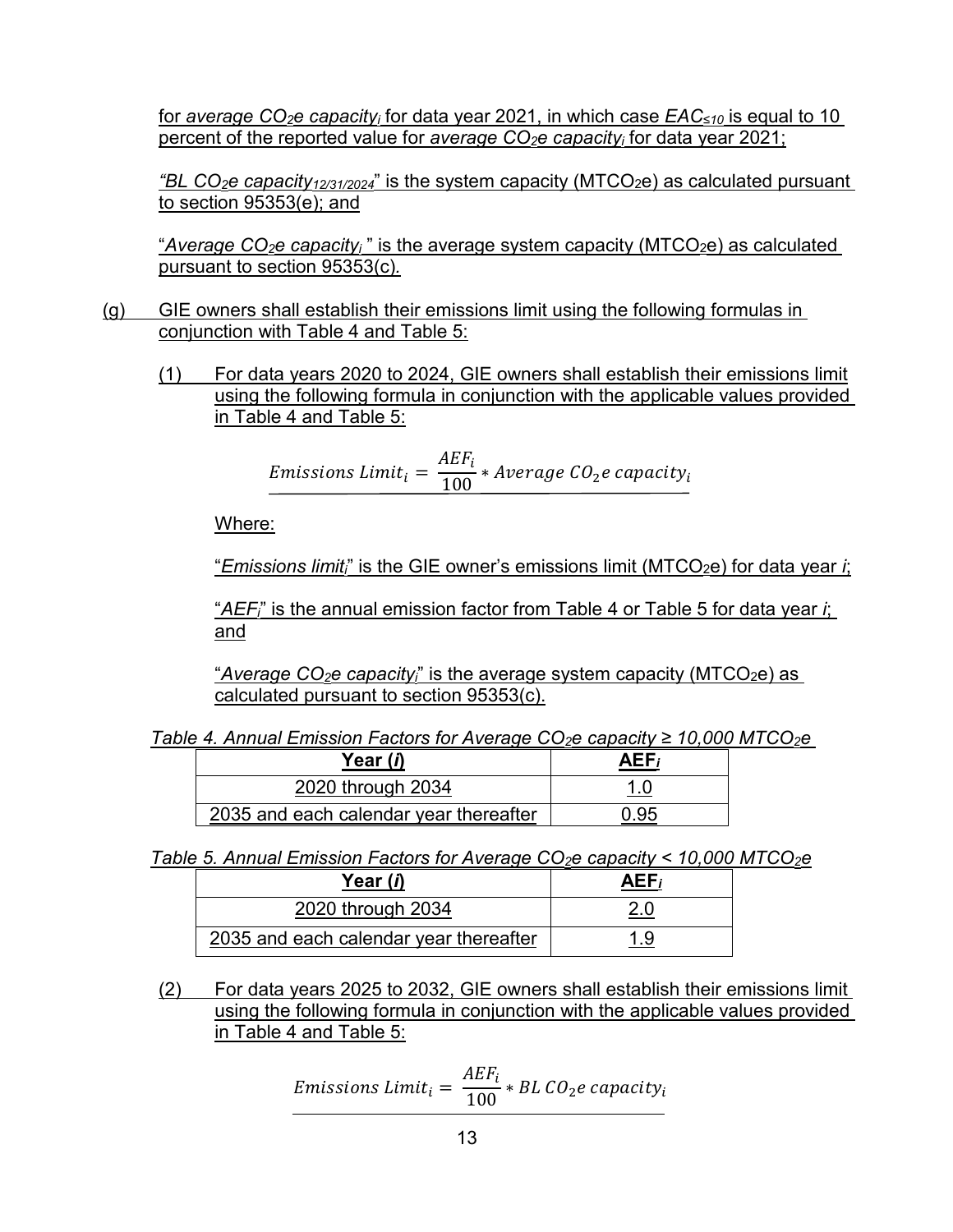Where:

"*Emissions Limiti*" is the GIE owner's emissions limit (MTCO2e) for data year *i*;

 "*AEFi*" is the annual emission factor from Table 4 or Table 5 for data year *i*; and

 *"BL CO2e capacityi*" is the system capacity (MTCO2e) as calculated pursuant to section  $95353(f)$ ;

- $(3)$  For data year 2033 and beyond, GIE owners shall establish their emissions limit using the formula in section 95353(g)(2) using the value of *BL CO2e Capacityi* calculated for data year 2032 per section 95353(f).
- (h) If in any year the calculated emissions limit is less than 50 MTCO<sub>2</sub>e, the emissions limit shall be 50 MTCO<sub>2</sub>e.
- (i) *Combining of GIE Owners.* Whenever multiple GIE owners combine to be under the same GIE owner, the GIE owner's new emissions limit will be the sum of the emission limits that would have been established for each GIE owner had the GIE owners not combined.

 occurred within 30 days of the effective date of the combination. The notification All GIE owners who have combined must notify CARB that the combination has must include the date of the combination, the names and ARB identification numbers (if assigned) of the GIE owners who combined, the name of the new GIE owner following the combination, the emission limits previously assigned to each GIE owner, the new GIE owner's emissions limit, and the appropriate attestation statement from section 95355(d).

 (j) *Splitting of a GIE Owner.* Whenever a GIE owner splits into multiple GIE owners, the owner's equity share of the original system's capacity at the time of the split, emissions limit that would have been assigned to the original GIE owner must be split and assigned to the new GIE owners proportionally based on each new GIE calculated pursuant to section 95354(a)(7)(B).

 split has occurred within 30 days of the effective date of the split. The notification assigned) of the GIE owner that split, the names of the new GIE owners following the split, the emissions limit previously assigned to the GIE owner that split, the new All GIE owners who have split from a former GIE owner must notify CARB that the must include the date of the split, the name and ARB identification number (if GIE owner's *Average CO<sub>2</sub>e capacity<sub>i</sub>* at the time of the split (prior to 2025) or *BL CO2e Capacityi* (for 2025 and later data years), the new GIE owner's emissions limit, and the appropriate attestation statement from section 95355(d).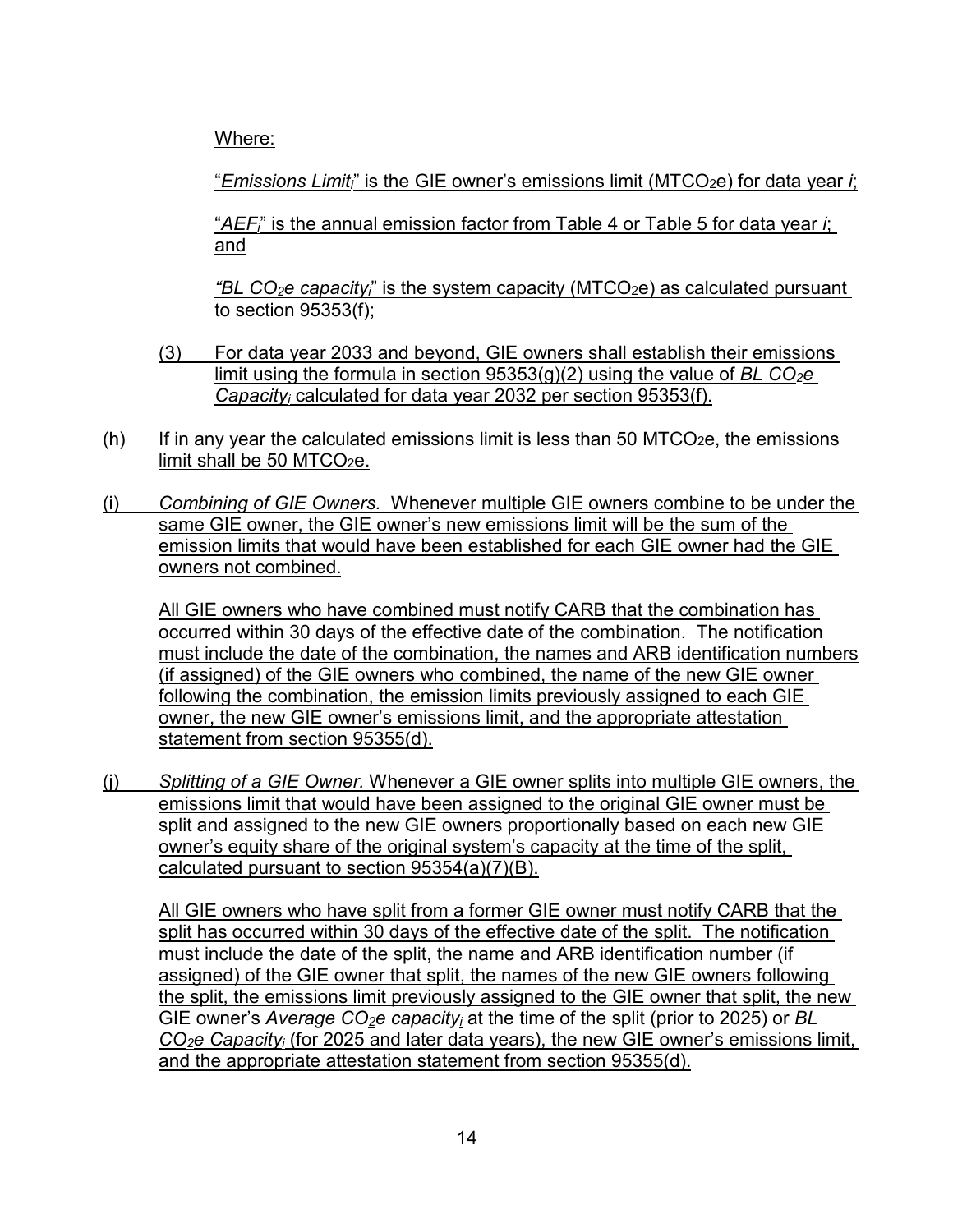Safety Code. Reference: Sections 38560, 39600, and 39601, Health and Safety Code. NOTE: Authority cited: Sections 38510, 38560, 38580, 39600, and 39601, Health and

### **§ 95354. SF6 Inventory Measurement and Insulating Gas Procedures.**

- $(a)$  GIS owners must do all of the following:
	- (1) Establish and adhere to written procedures to track all gas containers as they are leaving and entering storage;
	- (2) Weigh all gas containers on a scale that is certified by the manufacturer to be accurate to within one percent of the true weight;
	- (3) Calibrate all scales used to measure quantities that are to be reported under this subarticle by:
		- (A) Using calibration procedures specified by the scale manufacturer; or
		- (B) If a scale manufacturer has not specified calibration procedures, using:
			- 1. A NIST traceable standard; and
			- 2. A published calibration method identified as appropriate for that scale by either the International Society of Weighing and Measurement or the National Conference on Weights and Measures.
	- (4) Calibrate scales used to measure quantities reported under this subarticle prior to the first reporting year.
	- (5) Recalibrate scales used to measure quantities reported under this subarticle at least annually, or at the minimum frequency specified by the manufacturer, whichever is more frequent.
- (b) GIS owners must:
	- (1) Establish and maintain a log of all measurements required by this section;
	- (2) Record the scale calibration methods used pursuant to this section; and
	- (3) Retain all documents and records required by this section for a minimum of three years.
- (a) GIE owners must establish and maintain a current and complete GIE inventory for each data year, which includes the following information for each GIE device that uses covered insulating gas: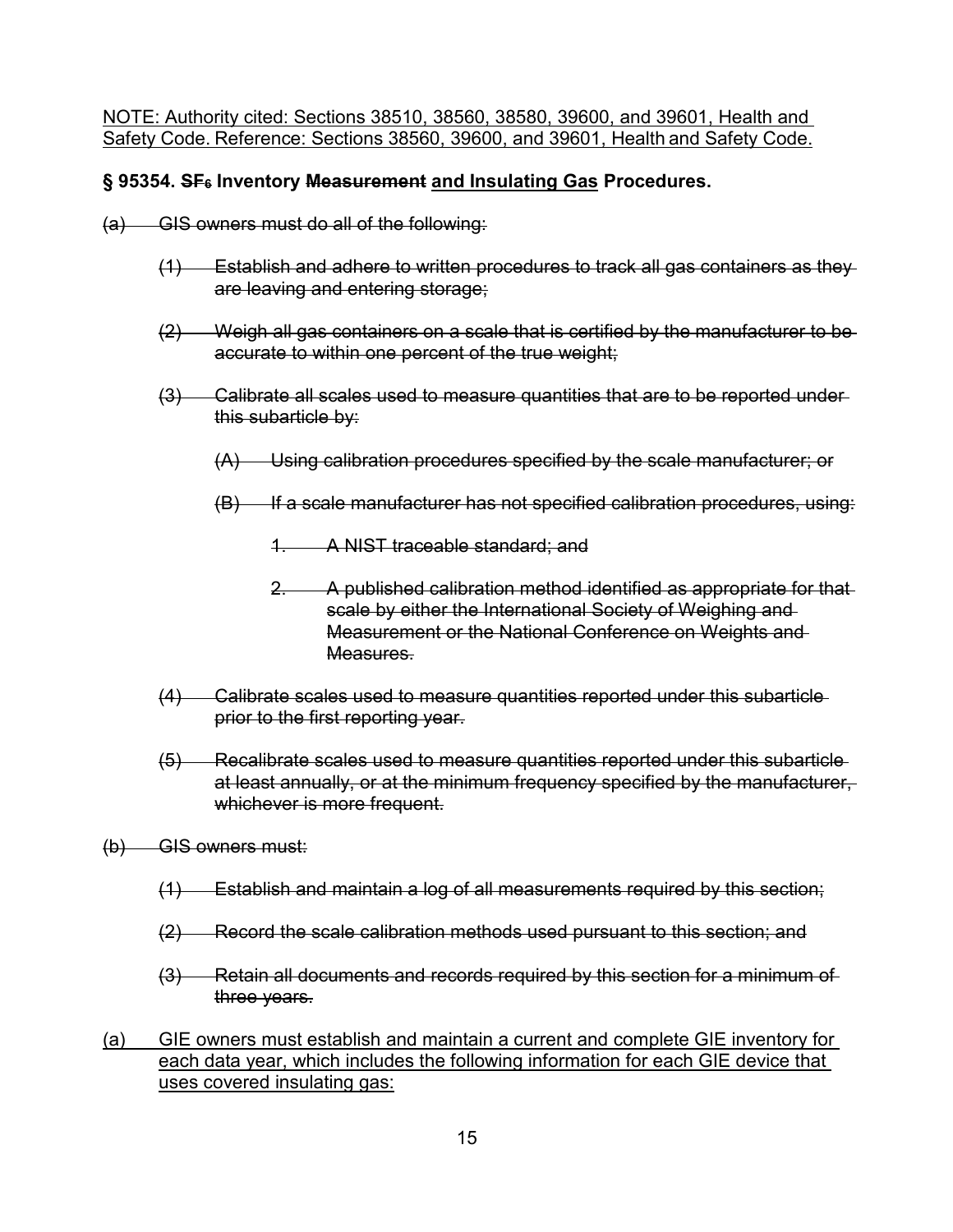- (1) Equipment manufacturer name.
- (2) Date equipment was manufactured.
	- (A) If the date the device was manufactured cannot be determined, report a best estimate of the date of manufacture and record how the estimated date was determined.
- $\overline{a}$ (3) Manufacturer serial number.
	- (A) For any GIE device that does not have a serial number, or the serial number is not visible, another permanently affixed unique identifier must be recorded as the manufacturer serial number.
	- the manufacturer serial number for each GIE device. The GIE owner must retain documentation that allows for each GIE device to be (B) Whenever a GIE owner owns multiple GIE with identical serial numbers, unique permanently affixed identifiers must be recorded as readily identifiable.
- (4) Equipment type.
- (5) Equipment voltage capacity (in kilovolts).
- (6) The name and GWP of each covered insulating gas used.
- (7) Whether the device is jointly owned with another GIE owner.
	- (A) For each GIE device that is jointly owned, specify each co-owners' name, ARB ID (if known), and equity share.
	- 95353(j)), or to determine each GIE owner's share of emissions or (B) Whenever a value to be calculated under this subarticle must be divided between multiple GIE owners (such as, but not limited to, a situation involving the splitting of a GIE owner pursuant to section covered insulating gas at activation for a jointly owned GIE device, GIE owners must use the following formula to calculate their share of the value:

 $GIE$  Owner Share =  $(Total) * (Equity\,Share)$ 

Where:

 "*GIE Owner Share*" is the GIE owner's reportable share of a GIE device's capacity or emissions;

"*Total*" is the total value being divided between GIE owners; and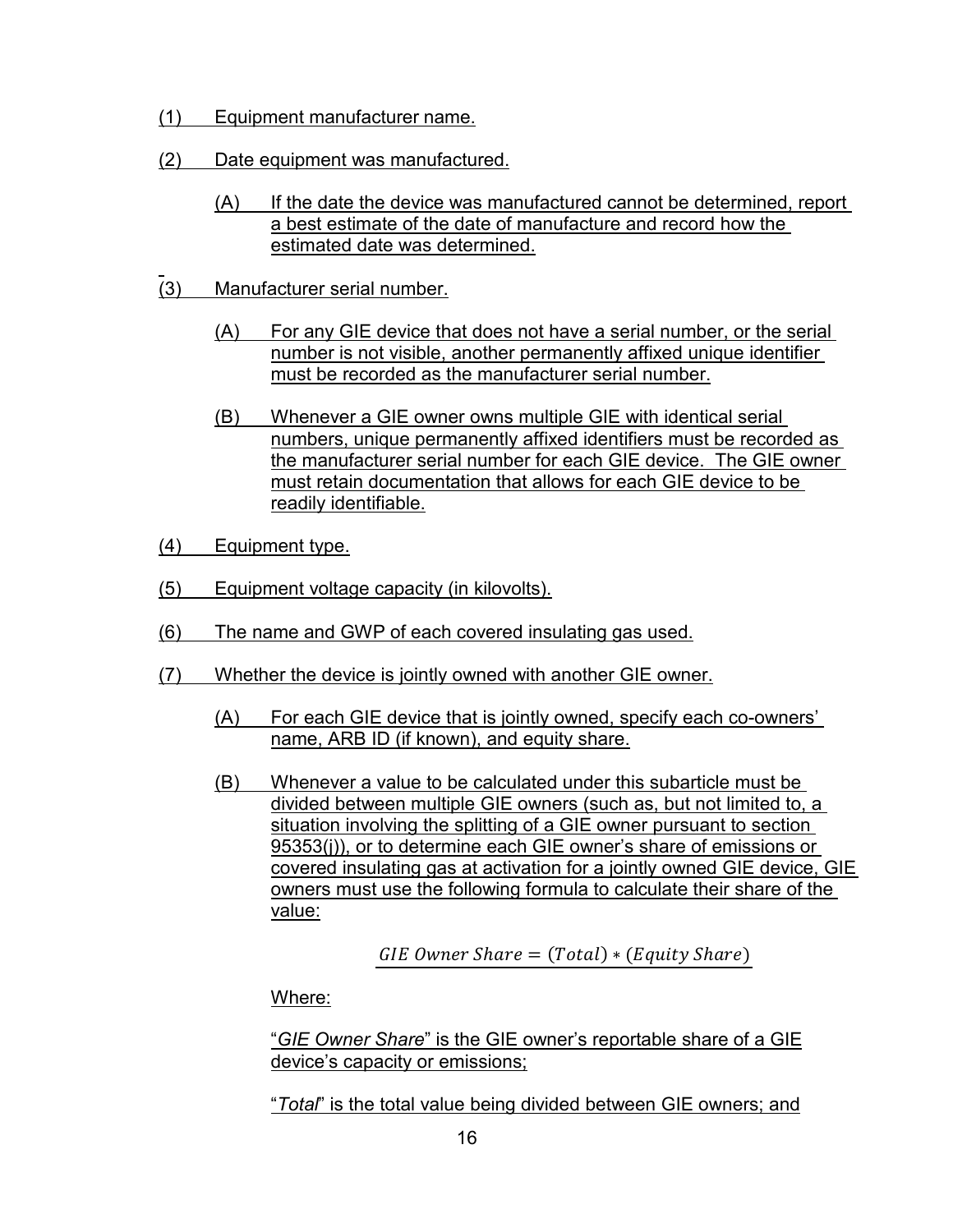"*Equity Share*" is the GIE owner's equity share of the GIE device, expressed as a decimal value.

- (8) Nameplate capacity (pounds).
- the GIE owner but was not active GIE on December 31 of the data year, the (9) If the GIE device has been active GIE at some point during its ownership by last date when it was active GIE.
- (10) Seal type (hermetic or non-hermetic).
	- (A) For non-hermetically sealed GIE:
		- 1. The number of days in the data year that the device was active GIE and not active GIE, respectively;
		- 2. For GIE acquired after December 31, 2020, record the amount of covered insulating gas in the device at the time the device was acquired (pounds), per information provided by the manufacturer. If no covered insulating gas was in the device when it was acquired, record this value as zero;
		- 3. For GIE acquired after December 31, 2020, if covered insulating gas is added to the GIE device subsequent to the acquisition of the device to make it active GIE for the first time, record the following:
			- a. The date(s) that covered insulating gas was added to the device, and
			- b. The total amount of covered insulating gas added to the device, calculated per section 95354(b)(1);
		- 4. Whether the device was active GIE or not on January 1 of the data year (required beginning January 1, 2021);
		- 5. Whether the device was active GIE or not on December 31 of the data year (required beginning January 1, 2021); and
		- 6. For GIE acquired after December 31, 2020 and made active for the first time after December 31, 2020, covered insulating gas at in sections  $95354(a)(10)(A)2$ . and  $95354(a)(10)(A)3.b.$  (pounds). activation shall be calculated as the sum of the values recorded If no covered insulating gas was added to the GIE device per section 95354(a)(10)(A)3., covered insulating gas at activation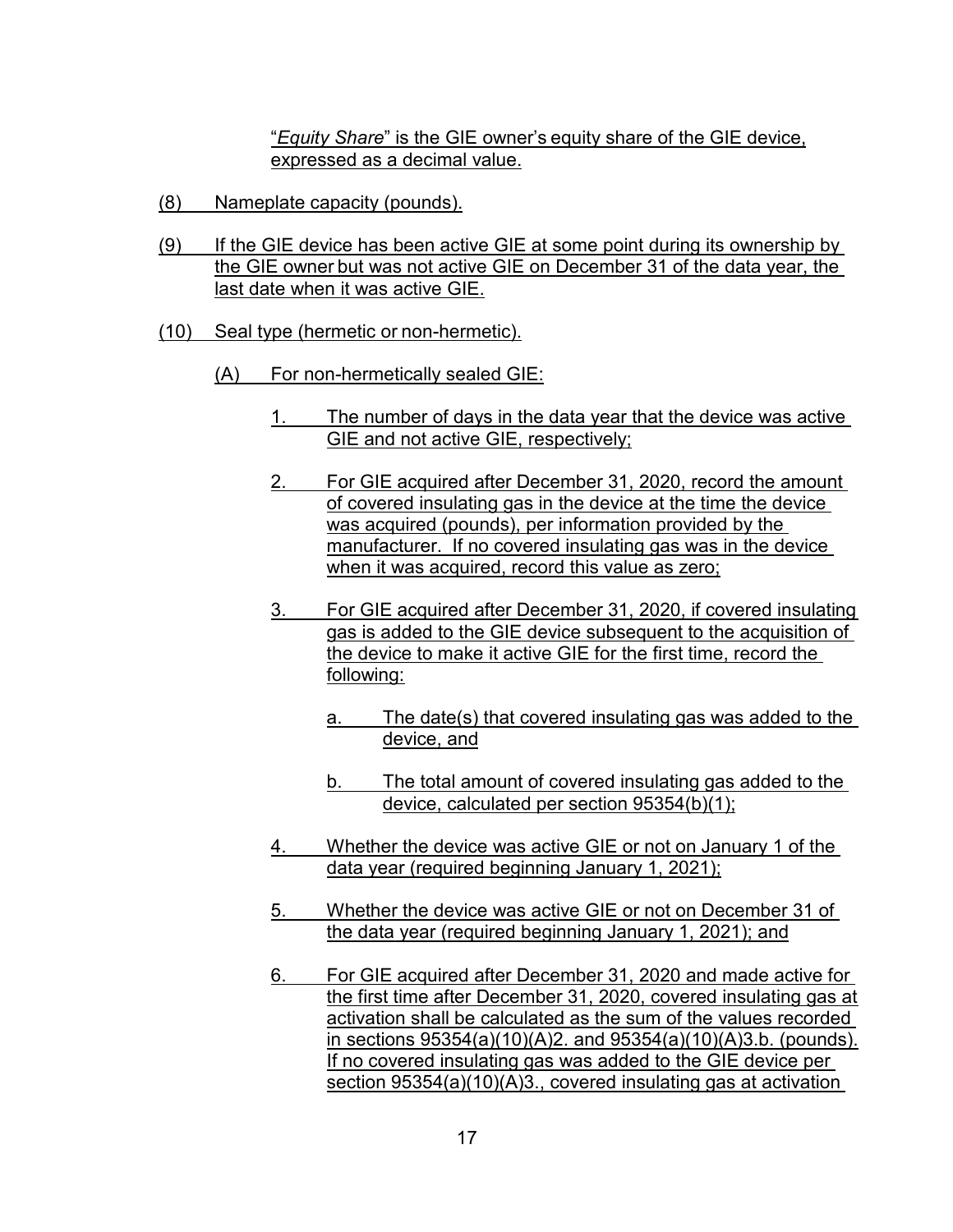shall be equal to the value recorded in section 95354(a)(10)(A)2.

- (B) For hermetically sealed GIE, whether the device was connected through busbars or cables to an electrical power system or not (required beginning January 1, 2021) on the following dates:
	- 1. January 1 of the data year, and
	- 2. December 31 of the data year.
- (11) For GIE acquired after December 31, 2020:
	- (A) Date purchased and date acquired;
	- (B) Short-circuit current rating (kA); and
	- (C) Whether the device is or will be used above or below ground.
- (12) For non-hermetically sealed SF<sub>6</sub> GIE placed into active service between December 31, 2024 and January 1, 2033 (exclusive), that are not included in the calculation of *BL CO<sub>2</sub>e capacity<sub>12/31/2024</sub>*, indicate the following:
	- device that is being retired, or not; and (A) Whether the GIE device has been installed in place of an  $SF_6$  GIE
	- $(B)$  If it is being installed in place of an SF<sub>6</sub> GIE device that is being retired, provide the manufacturer serial number, pursuant to section 95354(a)(3), of the device that is being retired.
- $(13)$  For SF<sub>6</sub> GIE acquired after the applicable phase-out date, indicate the following:
	- $(A)$  If acquired pursuant to section 95352(a)(1), the SF<sub>6</sub> phase-out exemption request identification number.
	- $(B)$  If acquired pursuant to section 95352(a)(2), the name and ARB ID (if known) of the previous GIE owner.
	- <u>number pursuant to section 95354(a)(3) of the SF<sub>6</sub> GIE device that was</u>  $(C)$  If acquired pursuant to section 95352(a)(4), the manufacturer serial returned to the manufacturer.
- December 31 of the data year. (14) Whether the GIE device was no longer owned by the GIE owner on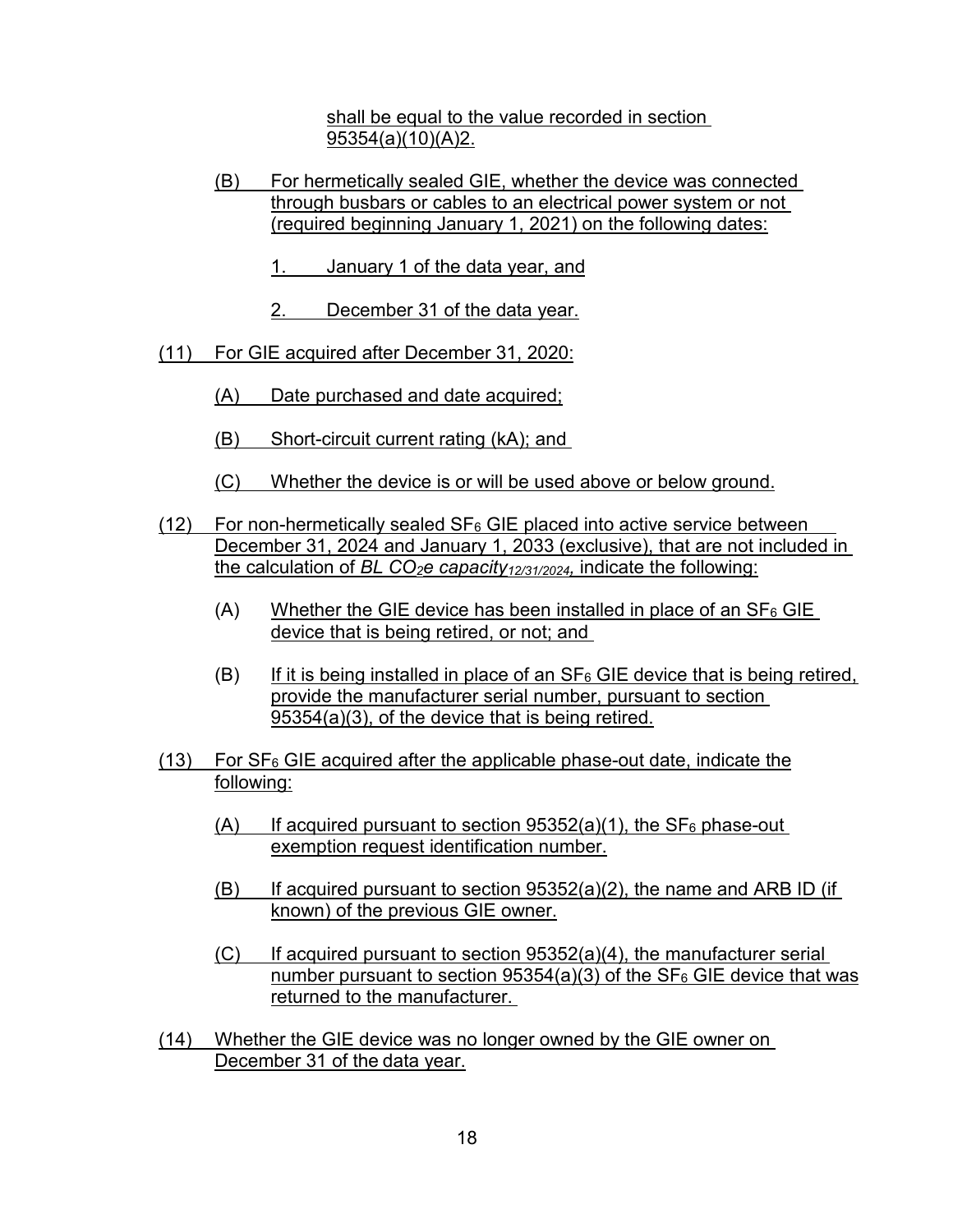- prior data year, and to which covered insulating gas must be added for it to become accounted for in section 95354(c)(1). The amount of covered insulating gas transferred to the GIE device (pounds) must be recorded. (b) Beginning January 1, 2021, for any GIE device that has never been in the GIE owner's inventory as active GIE or that was accounted for in section 95354(c)(1) in a active GIE, GIE owners shall not add covered insulating gas to a GIE device prior to the data year in which it first becomes active GIE or becomes active GIE after being
	- (1) To determine the amount of covered insulating gas transferred to the GIE device, weigh the gas container being used to fill the device prior to, and after, the addition of the covered insulating gas to the GIE device following the requirements of section 95354(e), and subtract the second value (aftertransfer gas container weight) from the first value (prior-to-transfer gas container weight).
- (c) Beginning January 1, 2021, any GIE device that has been active GIE at some point during ownership by the GIE owner:
	- (1) Shall be considered "removed from regular use" in section 95354.1(a) in any of the following circumstances:
		- (A) When the GIE device has not been active GIE for five consecutive years, or
		- of, sold, transferred to a new GIE owner, sent to the manufacturer for (B) When the GIE device is taken out of active service for the purpose of removing the device from a GIE owner's inventory (e.g., to be disposed repair).
	- (2) Shall be considered "transferred while in use" in section 95354.1(a) when the GIE device is removed from a GIE owner's inventory without being taken out of active service (e.g. transferred to a new GIE owner while remaining in place and continuing operation).
- from regular use." The amount of covered insulating gas transferred out of the GIE (d) For any GIE device meeting the specifications in sections  $95354(c)(1)(A)$  and 95354(c)(1)(B), covered insulating gas must be removed and evacuated into a covered gas container or containers, and accounted for following the requirements of section 95354(d)(1) in the same year that the GIE device is counted as "removed device (pounds) must be recorded.
	- (1) To determine the amount of covered insulating gas transferred out of the GIE device, weigh the gas container being used to receive the covered insulating gas being evacuated from the device prior to, and after, the evacuation of the covered insulating gas from the GIE device following the requirements of section 95354(e), and subtract the first value (prior-to-transfer gas container weight) from the second value (after-transfer gas container weight).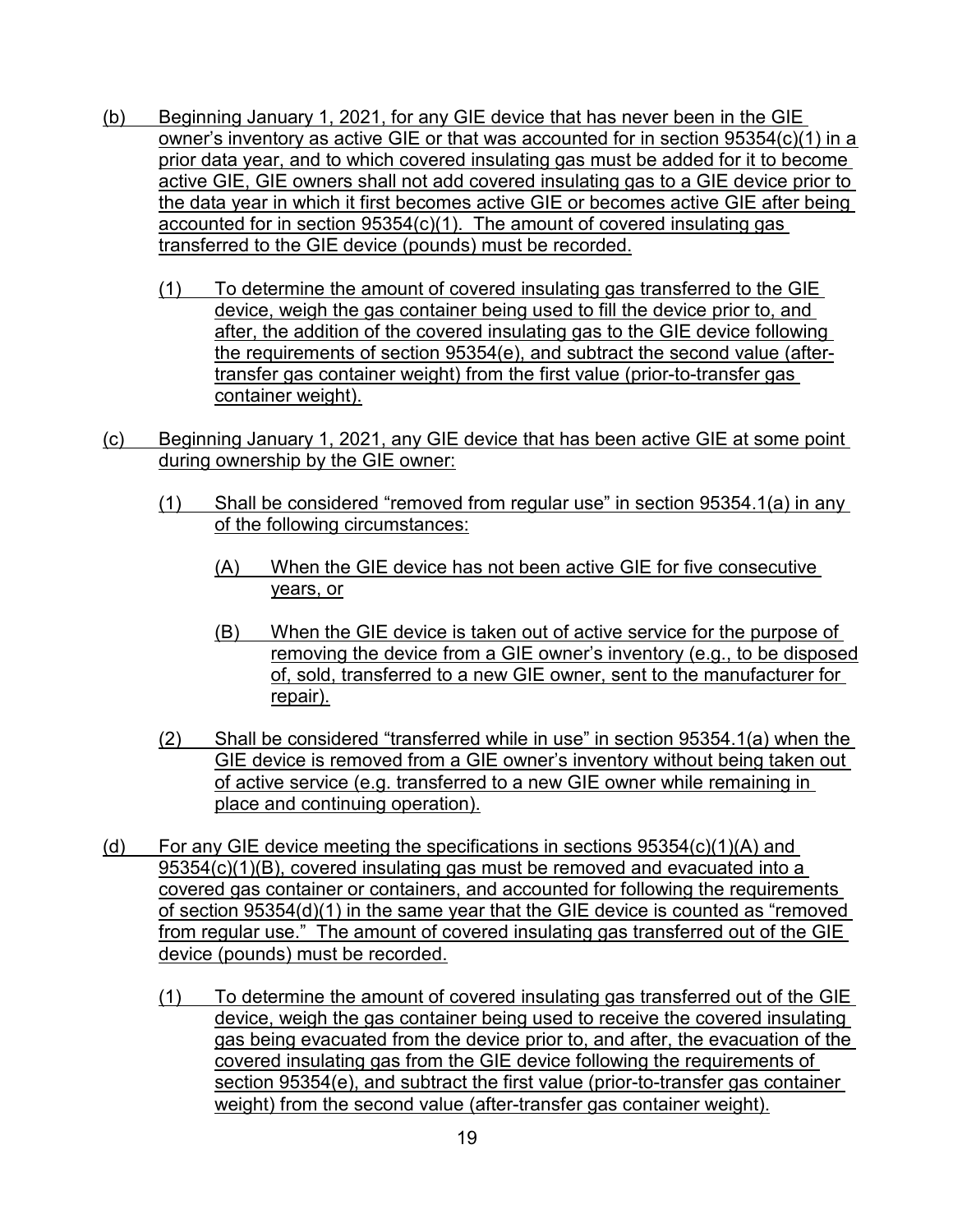- (e) Whenever a gas container is required to be weighed, weigh the container on a scale that is certified by the manufacturer to be accurate to within one percent of the true weight.
- sections 95354(f)(1)(A)-(B) and 95354(f)(2). Each time a container is weighed, inventory, removed from inventory). (f) GIE owners must weigh covered gas containers at the points in time set forth in record the date, the amount of covered insulating gas in the container (pounds), and the reason why the container was weighed (end of calendar year weighing, added to
	- $(i)$  For each covered gas container owned by or stored on the property of the GIE owner, all of which make up the GIE owner's gas container inventory, weigh the gas container at the following times:
		- (A) The end of the calendar year. To determine this value, containers must be weighed on or between December 1 of the data year and January 15 of the next data year. The container may only be weighed in January of the next data year if it was not used between December 31 of the data year and the date the container is weighed.
		- (B) Whenever the covered gas container is added to, or removed from, the GIE owner's gas container inventory.
	- of adding or removing insulating gas to or from GIE, a gas cart, or another (2) For covered gas containers that are neither owned by nor stored on the property of the GIE owner, weigh the gas container both immediately before and immediately after use at any of the GIE owner's facilities for the purpose container following the requirements of section 95354(e).
- and that, pursuant to section 95354(i)(1), the GIE owner has determined they will weigh using the "scale method." The inventory must include the following (g) GIE owners must establish and maintain a current and complete inventory of all covered gas containers and only those gas carts that contain covered insulating gas information for each covered gas container or gas cart:
	- (1) Whether it is required to be weighed pursuant to section 95354(f)(1) or 95354(f)(2).
	- (2) A unique identification number.
	- (3) The name and GWP of each covered insulating gas used.
	- (4) Information required to be recorded pursuant to section 95354(f).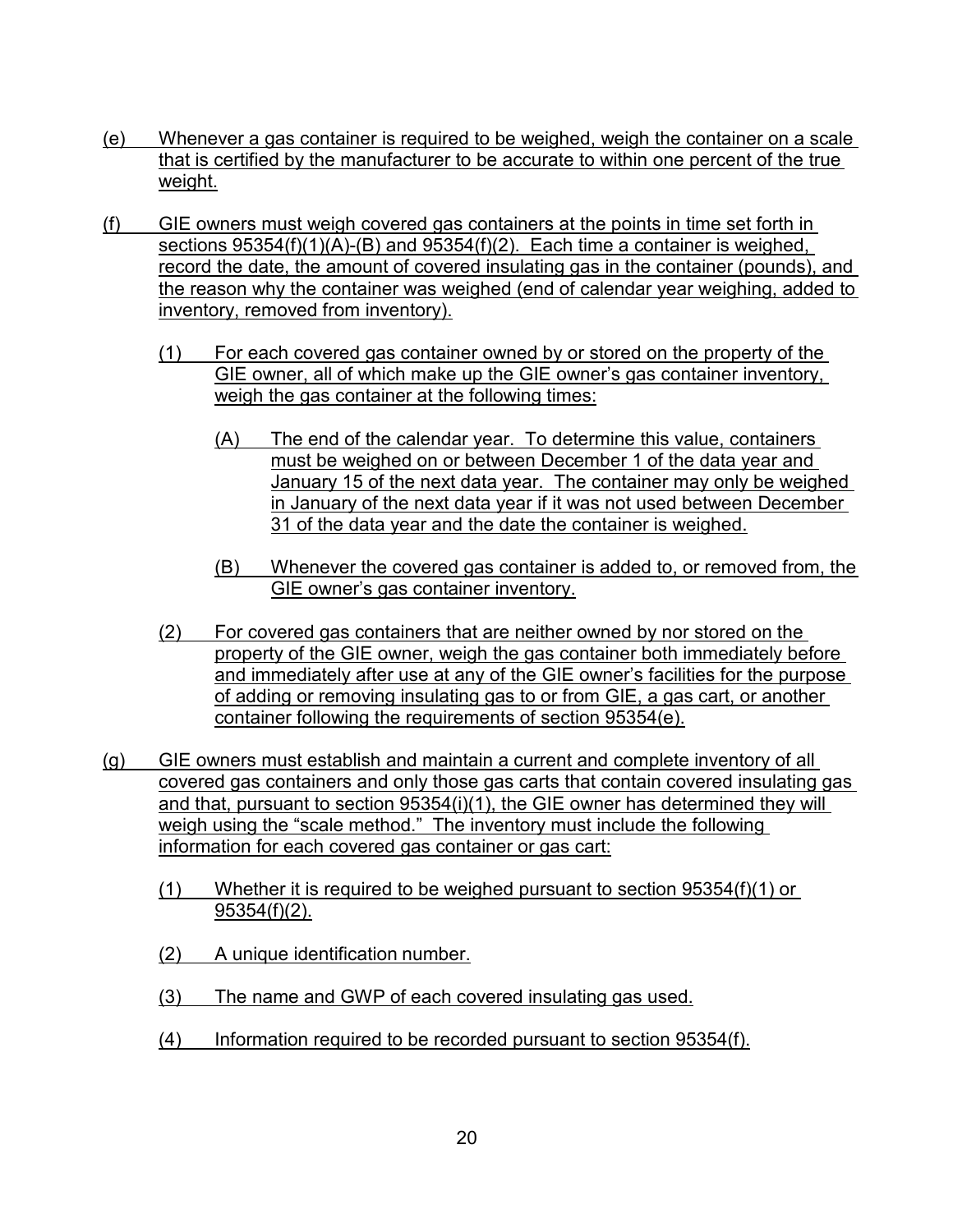- the beginning of the data year. This value must be identical to the value (5) The amount of covered insulating gas in the container or gas cart (pounds) at reported for the end of the prior data year pursuant to section 95354(f)(1)(A).
- into or out of a GIE device, GIE owners must record: (h) *Transfers of covered insulating gas*. Each time covered insulating gas is transferred
	- (1) The manufacturer serial number pursuant to section  $95354(a)(3)$ ;
	- (2) The gas container's identification number;
	- (3) Whether the covered insulating gas was transferred into or out of the GIE device;
	- (4) The date of the transfer; and
	- (5) The type of covered insulating gas.
- (i) *Gas Carts.* GIE owners must do the following for all gas carts that contain covered insulating gas:
	- following the requirements of sections 95354(i)(2)(A) and 95354(i)(3)(A), or gas cart pursuant to section 95354(i)(2-3). Whenever a GIE owner elects to prior to each measurement required pursuant to section 95354(i)(2-3). The in section 95354(i)(2-3). GIE owners that elect to use the "container method" individual gas cart. Whenever a GIE owner acquires a gas cart after (1) By January 1, 2021, the GIE owner must determine whether they will account for covered insulating gas in each gas cart using the "container method" the "scale method" following the requirements of sections 95354(i)(2)(B) and 95354(i)(3)(B) and must, for each gas cart, use the method selected for all subsequent measurements of the amount of covered insulating gas in that use the "container method" for a specific gas cart, the GIE owner shall, by January 1, 2021, select a pressure that they will bring the gas in that cart to gas cart must be brought to that pressure prior to making the measurements for multiple gas carts are not required to select the same pressure for each December 31, 2020, they must determine whether they will use the "container method" or the "scale method" at the time the gas cart is acquired.
	- (2) For each gas cart owned by or stored on the property of the GIE owner on December 31 of the data year, either:
		- and a covered gas container. Perform this process prior to weight pursuant to sections 95354(f) and (g); or, (A) *Container method.* Bring the gas cart to the pressure specified in section 95354(i)(1) by transferring insulating gas between the gas cart determining the weight of the covered gas container and recording that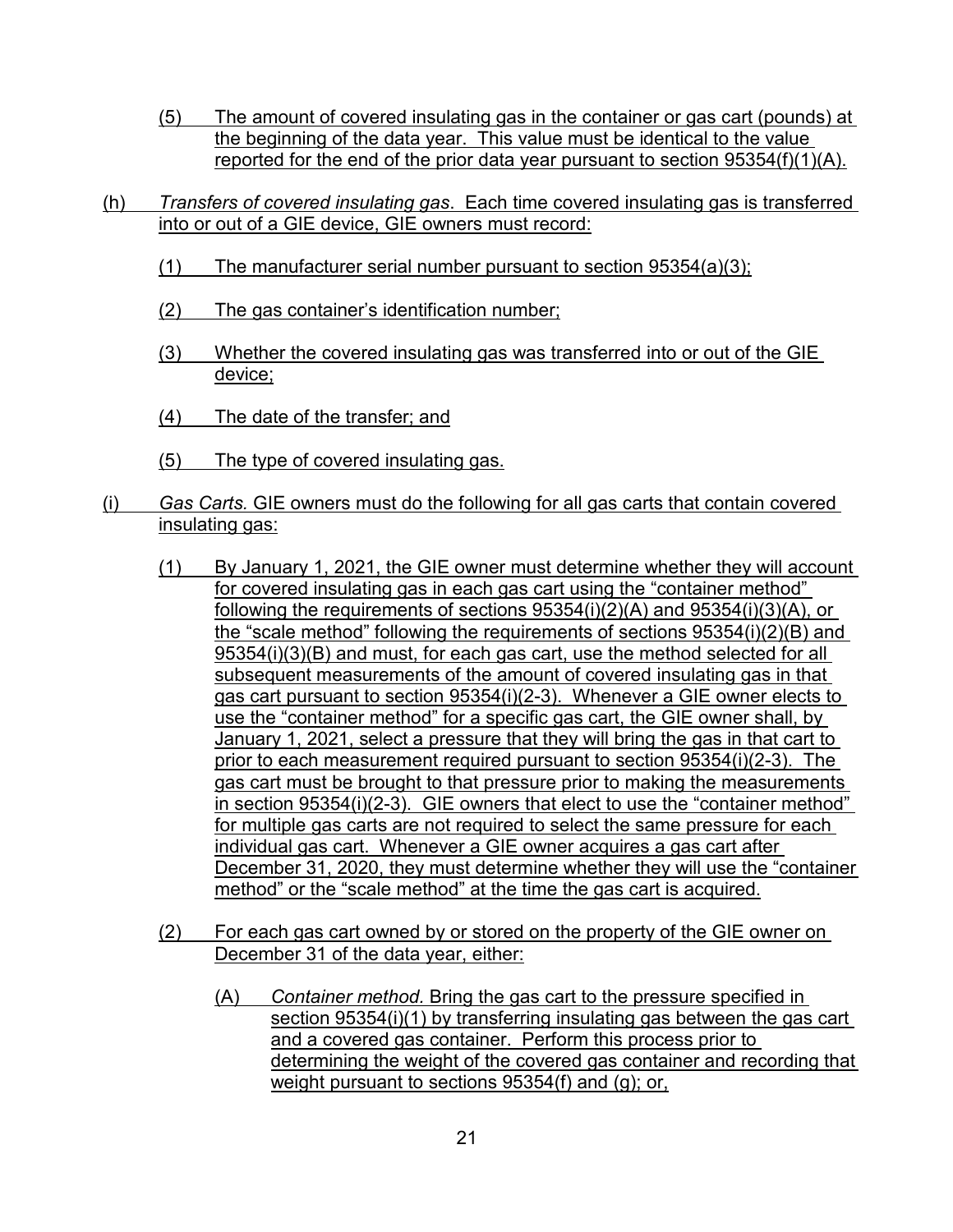- (B) *Scale method.* Determine the amount of gas stored in the gas cart by containers in section 95354(e). For reporting purposes, treat the gas weighing the gas cart itself, following the procedures for weighing gas cart as if it were a gas container by following the requirements of section 95354(f) and include the gas cart in the inventory of gas containers described in section 95354(g).
	- (1) The gas cart must be weighed during the time frame described in section 95354(f)(1)(A) and in a manner consistent with the guidance in that section.
- (3) Each time a gas cart that is neither owned by nor stored on the property of the GIE owner is brought onto or removed from the property of the GIE owner, either:
	- $(A)$  Follow the procedures of section 95354(i)(2)(A) or,
	- (B) Follow the procedures of section 95354(i)(2)(B).
- (j) GIE owners must establish and adhere to written procedures to track all covered gas containers included in the inventory compiled pursuant to section 95354(g). The GIE owner must review the procedures annually and revise them as needed to ensure the information is current and the requirements of section 95354(e)-(h), are met. The procedures must contain a mechanism to record the following information when any gas container is moved from one location to another, at a minimum:
	- (1) The date(s) of the gas container's movement from one location to another;
	- (2) The gas container's identification number;
	- address (if applicable) of the location; and (3) The location to which the gas container has been moved, and the name and
	- (4) The name of the person receiving the gas container at the location.
- (k) *Calibration.* GIE owners must:
	- procedures specified by the scale manufacturer. If a scale manufacturer has (1) Prior to a scale's initial use to measure quantities reported under this subarticle, the scale must be calibrated according to the calibration not specified calibration procedures, use NIST-traceable standards and a published calibration method identified as appropriate for that scale by either the International Society of Weighing and Measurement or the National Conference on Weights and Measures.
	- (2) Recalibrate scales used to measure quantities reported under this subarticle every three years, or at the minimum frequency specified by the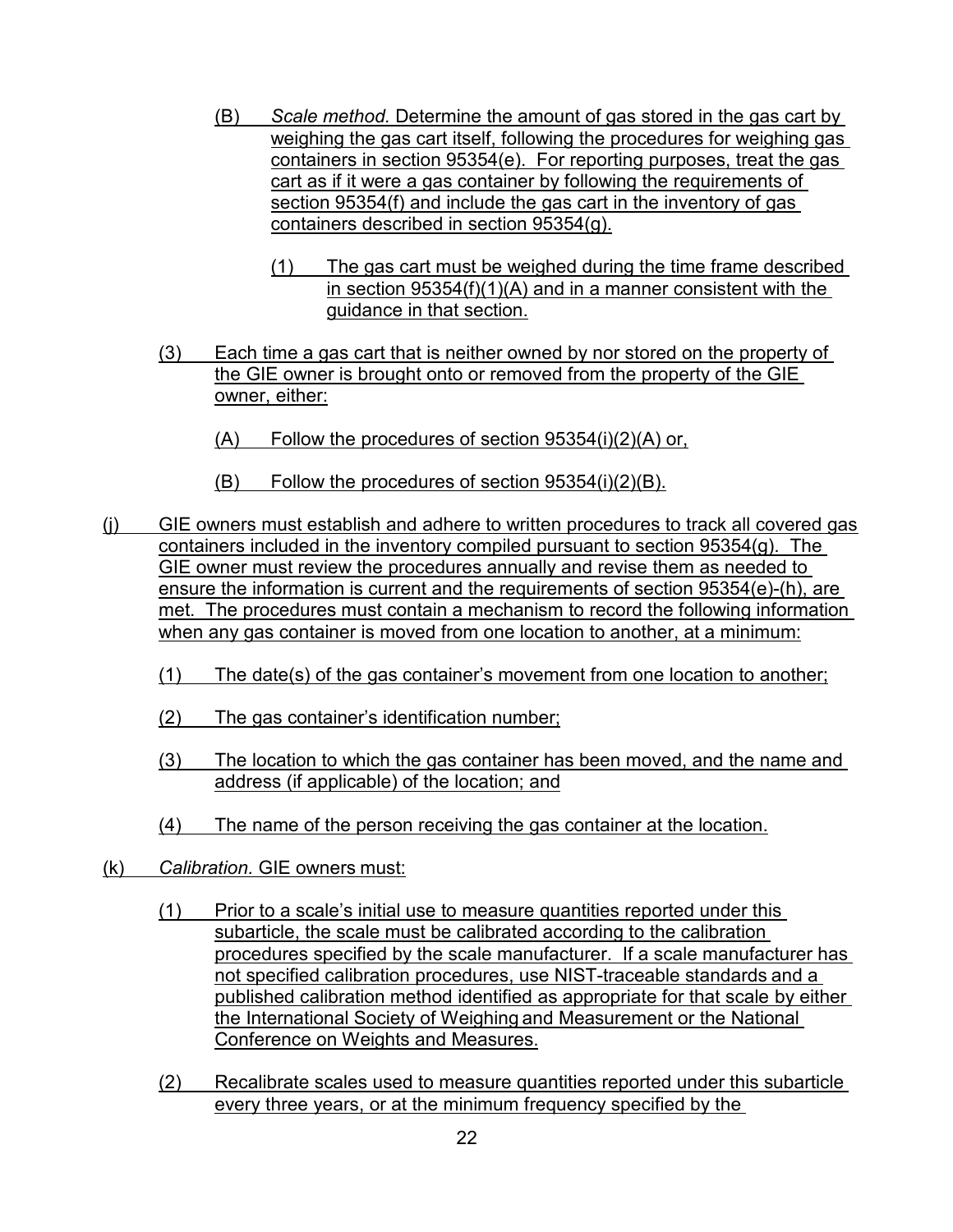manufacturer, whichever is more frequent. If a scale manufacturer has not specified calibration procedures, use NIST-traceable standards and a published calibration method identified as appropriate for that scale by either the International Society of Weighing and Measurement or the National Conference on Weights and Measures.

- (3) Establish and maintain a log of all measurements and calibrations required by this section, including a description of all methods used to calibrate the scale, providing sufficient detail to establish that the method complies with the requirements of section 95354(k).
- (l) *Gas Blends*. Whenever covered insulating gas that is a constituent of a gas blend must be quantified, use the following equation to calculate the amount of covered insulating gas to be reported (pounds) and record the values of the inputs used:

 $Covered \, Insulating \, Gas = (Insulating \, Gas) * (Mass \,Share)$ 

Where:

"*Covered Insulating Gas*" is the amount of covered insulating gas required to be reported (pounds);

 "*Insulating Gas*" is the total amount of insulating gas (pounds) in the gas blend of which the covered insulating gas is a constituent member; and

 amount of insulating gas expressed as a decimal value. "*Mass Share*" is the ratio of the mass of covered insulating gas relative to the total

 NOTE: Authority cited: Sections 38510, 38560, 38580, 39600, and 39601, Health and Safety Code. Reference: Sections <u>38560,</u> 3<del>8562, 38580,</del> 39600, and 39601, Health and Safety Code.

# **§ 95354.1. Calculating Annual Emissions.**

 emitted during data year *i*, GIE owners must use the following equation to calculate (a) *Annual Emissions by Covered Insulating Gas*. For each covered insulating gas *j*  and report their annual emissions (pounds):

 *of covered insulating gas j) − (Disbursements of covered insulating gas j) − (Net increase in total capacity of active GIE owned and filled with covered insulating gas Annual Emissionsj,i = (Decrease in covered insulating gas j inventory) + (Acquisitions j).* 

Where all of the following values are measured in pounds of gas for data year *i*: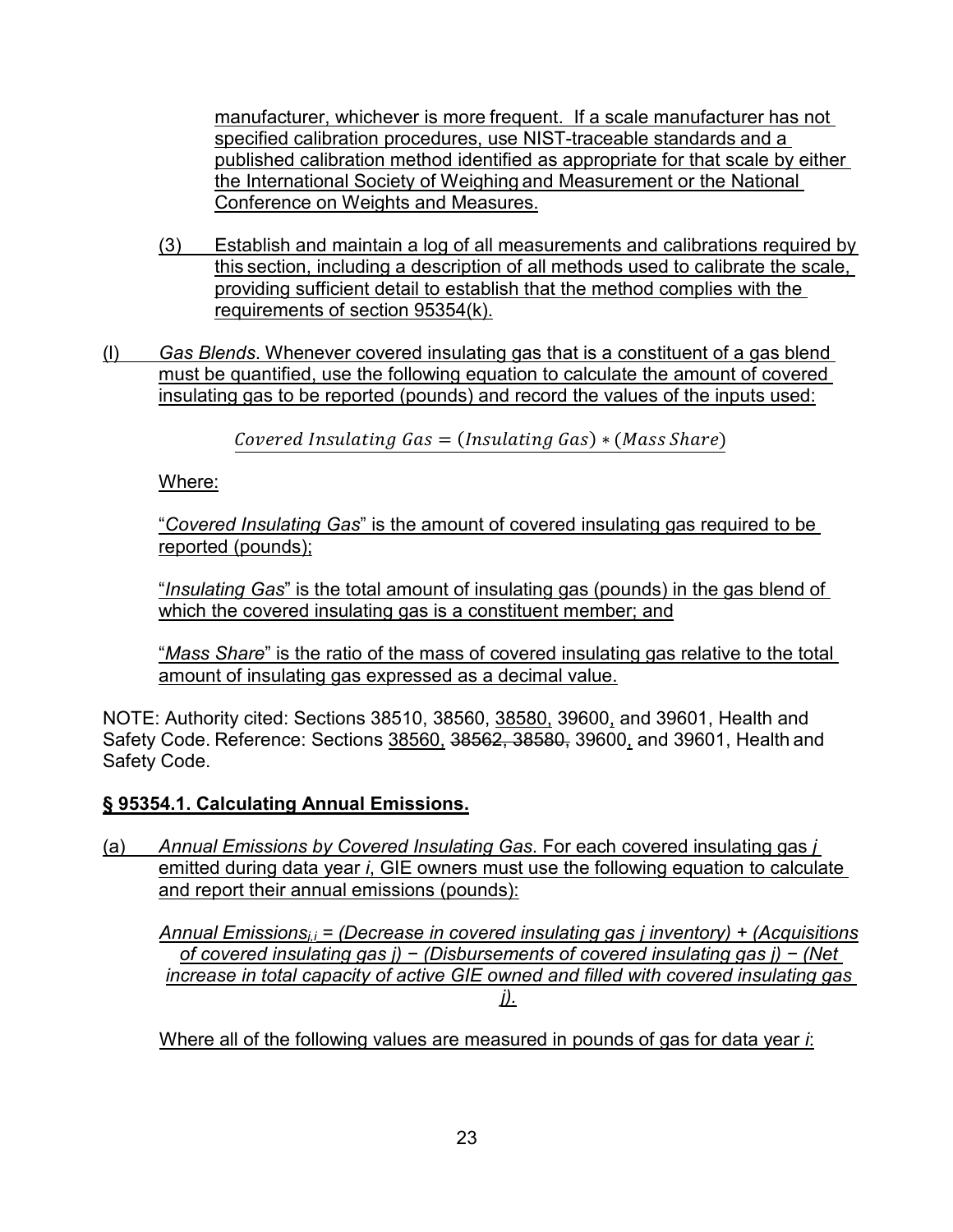*Decrease in covered insulating gas <i>j* inventory = (covered insulating gas *j* stored in gas containers and gas carts included in the gas container inventory, but not GIE, at the beginning of data year *i*) - (covered insulating gas *j* stored in gas containers and gas carts included in the gas container inventory, but not GIE, at the end of the data year);

by the GIE owner, for any GIE that became active GIE for the first time during the *Acquisitions of covered insulating gas j* = (covered insulating gas *j* obtained in bulk during the data year (e.g., in gas containers or gas carts) from chemical producers, distributors, or other entities) + (covered insulating gas *j* inside GIE when acquired data year) + (covered insulating gas *j* at activation for GIE transferred while in use from another entity during the data year pursuant to section 95354(c)(2)) + (covered insulating gas *j* returned to site during the data year (e.g., in gas containers or gas carts) after off-site recycling);

 *Disbursements of covered insulating gas j* = (covered insulating gas *j* at activation for section 95354(c)(2)) + (covered insulating gas *j* returned to suppliers (e.g., in gas GIE transferred while in use to another entity during the data year pursuant to containers or gas carts) during the data year) + (covered insulating gas *j* sent off site for recycling in gas containers or gas carts during the data year) + (covered insulating gas *j* sent to destruction facilities in gas containers or gas carts during the data year); and

 GIE for the first time during the data year or after being considered removed from insulating gas *j* at activation for GIE removed from regular use during the data year pursuant to section 95354(c)(1)) – (covered insulating gas *j* at activation for GIE transferred while in use to another entity during the data year pursuant to section from another entity during the data year pursuant to section 95354(c)(2)). *Net increase in total capacity of active GIE owned and filled with covered insulating gas j* = (covered insulating gas *j* at activation for GIE whose status changed to active regular use during the data year pursuant to section 95354(c)(1)) - (covered 95354(c)(2)) + (covered insulating gas *j* at activation for GIE transferred while in use

 relevant GIE when calculating annual emissions, pursuant to section 95354(a)(7)(B). When accounting for emissions associated with GIE that are jointly owned by multiple GIE owners, each joint GIE owner must apply its equity share of the

(b) *CO2e emissions.* GIE owners must use the following equation to calculate their covered insulating gas emissions (MTCO<sub>2</sub>e) for data year *i*:

$$
CO_2e\text{ emissions}_i = \sum_{j}^{n} \frac{GWP_j * Emissions_{j,i}}{2205}
$$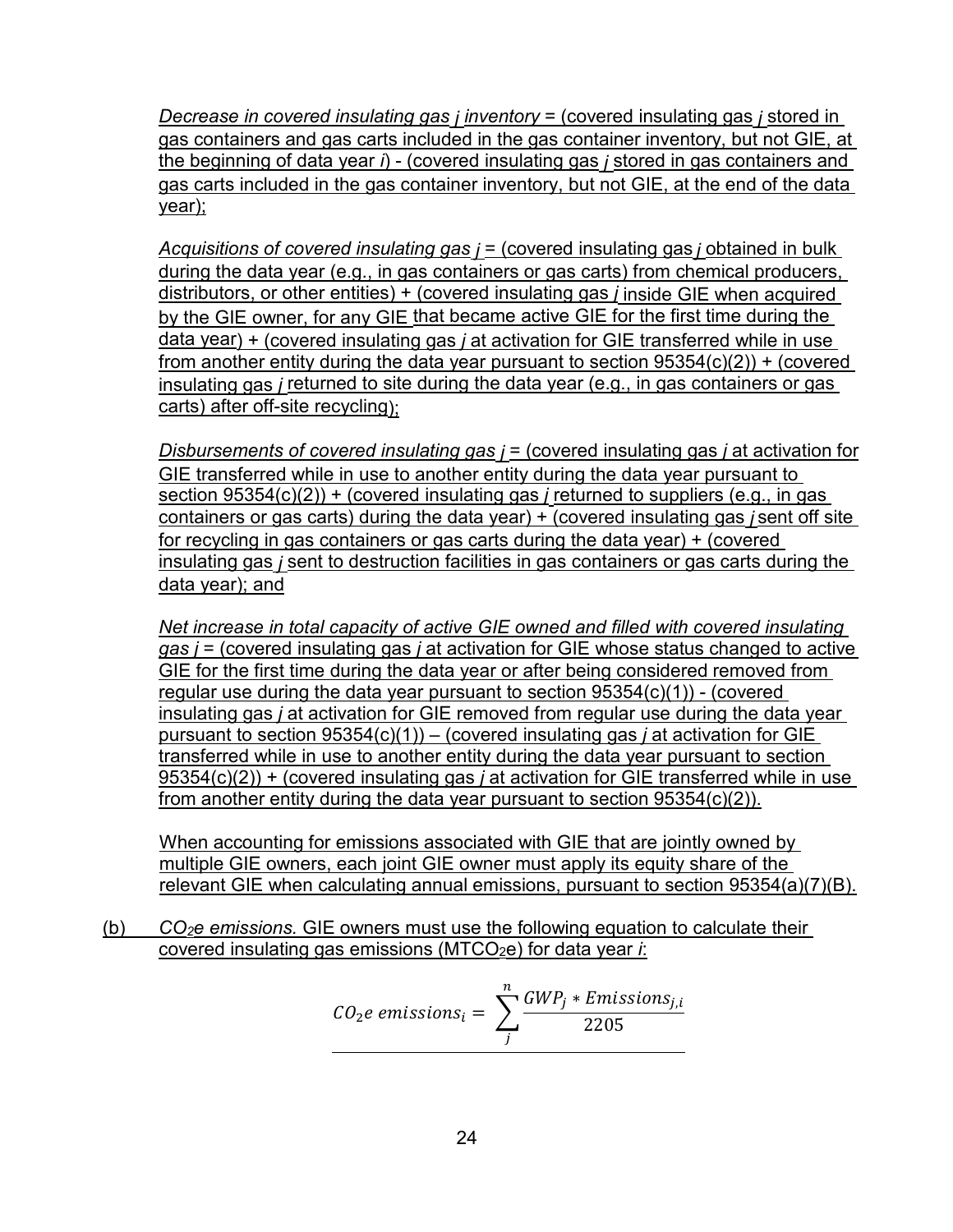Where:

 "*CO2e emissionsi*" is the GIE owner's total covered insulating gas emissions (MTCO2e) in data year *i*;

"*n*" is the number of covered insulating gases *j*;

"*GWPj*" is the global warming potential of covered insulating gas *j*;

"*Emissionsj,i*" is the annual emissions (pounds) of covered insulating gas *j* in data year *i*; and

"2205" is the number of pounds in a metric ton.

(c) *CO2e Emissions Excluding Emergency Events.* GIE owners must use the following equation to calculate their covered insulating gas emissions in MTCO<sub>2</sub>e excluding emergency events approved by CARB pursuant to section 95357.1:

|                                                                                  | $\sum_{i} GWP_i * E.E.E.$ Emissions <sub>i.i</sub> |
|----------------------------------------------------------------------------------|----------------------------------------------------|
| $CO_2e$ emissions excluding E.E. <sub>i</sub> = $CO_2e$ emissions <sub>i</sub> - | 2205                                               |

Where:

 emissions (MTCO2e) in data year *i,* excluding emissions from emergency events for "*CO2e emissions excluding E.E.i*" is the GIE owner's total covered insulating gas which the Executive Officer approved an exemption (also in MTCO<sub>2</sub>e) for data year *i*;

"*n*" is the number of covered insulating gases *j*;

<u>one or more emergency events;</u> "*GWPj*" is the global warming potential of covered insulating gas *j* released during

 "*E.E. Emissionsj,i*" is the annual emissions of gas *j* (pounds) from all emergency event exemptions approved by the Executive Officer during data year *i*; and

"2205" is the number of pounds in a metric ton.

- <u>95354.1(a)-(c) for SF<sub>6</sub> only.</u> (d) For data year 2020, GIE owners must calculate the values required by section
- (e) For data year 2021 and all subsequent data years, GIE owners must calculate the values required by section 95354.1(a)-(c) for each covered insulating gas in their GIE, gas containers, and/or gas carts during the data year.

 Safety Code. Reference: Sections 38560, 39600, and 39601, Health and Safety Code. NOTE: Authority cited: Sections 38510, 38560, 38580, 39600, and 39601, Health and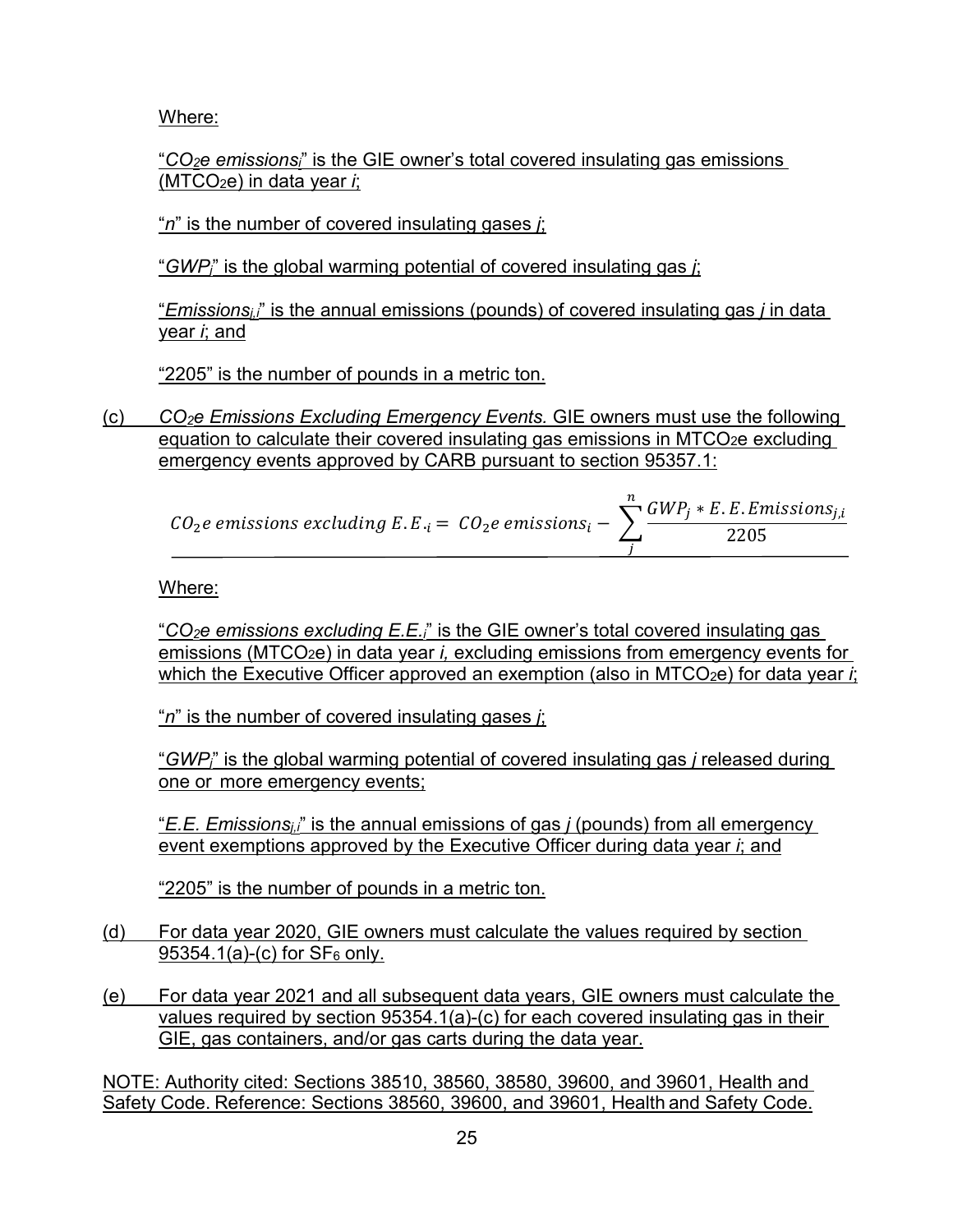### **§ 95355. Recordkeeping Reporting Requirements.**

GIS owners must:

- includes the following information for each piece of equipment: (a) Establish and maintain a current and complete GIS equipment inventory, which
	- (1) Manufacturer serial number;
	- (2) Equipment type (e.g., circuit breaker, transformer, etc);
	- (3) Seal type (hermetic or non-hermetic);
	- (4) Equipment manufacturer name;
	- (5) Date equipment was manufactured;
	- (6) Equipment voltage capacity (in kilovolts);
	- $(7)$  Equipment SF $_{6}$  nameplate capacity (charge in pounds);
	- out of active GIS equipment;  $(8)$  A chronological record of the dates on which SF $_6$  was transferred into or
	- $(9)$  The amount, in pounds, of SF $_6$  transferred into or out of the active GIS equipment;
	- (10) Equipment status (active or inactive); and
	- (11) Equipment location:
		- (A) The physical address for each piece of equipment must belisted; and
		- equipment (e.g., sold, returned to manufacturer, etc.)). (B) Complete records must be kept of changes to the equipment inventory and the dates the changes occurred (such as installation of new equipment, removal of equipment, and disposition of the
- (b) Establish and maintain a current and complete inventory of gas containers, which includes the following information for each container:
	- (1) A unique identification number;
	- <del>(2) Size;</del>
	- (3) Location;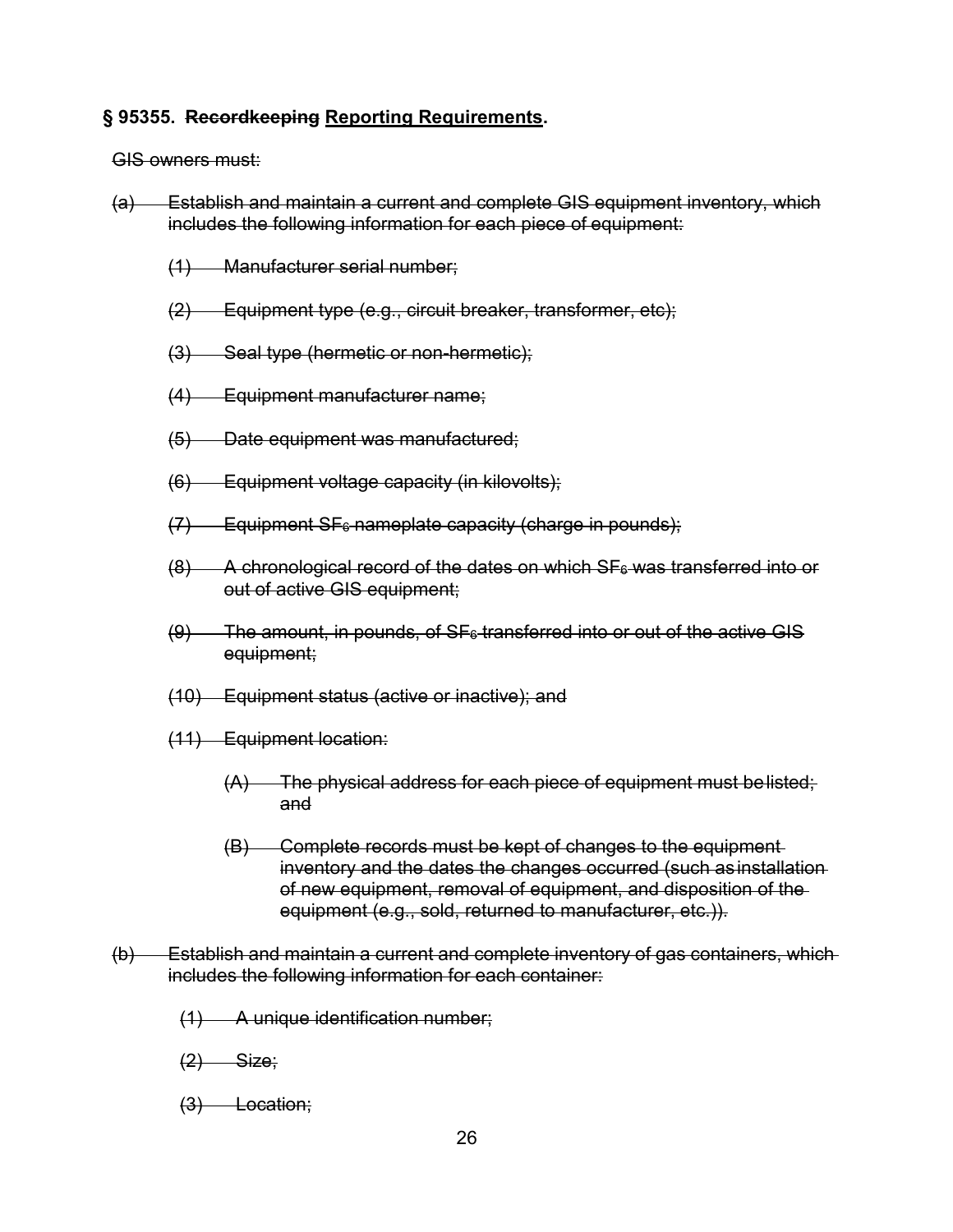- $(4)$  The weight, in pounds, of SF $<sub>6</sub>$  in each container at the end of each-</sub> calendar year, and when gas containers are added or removed from inventory.
- $(c)$  Retain SF $6$  gas and equipment purchase documentation (such as contracts, material invoices, receipts, etc.);
- (d) Retain all records required by this subarticle for a minimum of three calendar years;
	- within California; (1) GIE owners headquartered in California must retain all records at a location
	- in California or at their business offices nearest to California; (2) GIE owners headquartered in other states may retain all records at a location
- (e) Have all records available for ARB inspection at time of inspection; and
- (f) Upon request by ARB, provide these records to the Executive Officer.
- (a) *Annual Reporting.* By June 1 of each year, any person who was a GIE owner at any point during the previous calendar year must submit an annual GHG emissions data report to the Executive Officer for the previous data year. A single annual GHG emissions data report containing the information required by this section must be submitted by each GIE owner regardless of whether the GIE owner's GIE are located in a single physical location or multiple non-contiguous locations within California. Annual reports must contain all of the followinginformation:
	- (1) GIE owner's name, telephone number, and the physical address and mailing address of the GIE owner's headquarters;
	- subsection, if the location is different from the GIE owner's physical address; (2) Location in California of records and documents maintained pursuant to this
	- (3) Name, official title, email address,telephone number, and mailing address of the designated representative;
	- (4) The data year for which the information is submitted;
	- (5) Report the information required to be recorded pursuant to sections 95354(a), (d), (g), (h), and (l);
	- (6) For each GIE device for which the GIE owner claims an early action credit pursuant to section 95353(d), report:
		- $(A)$  Data elements described in section 95354(a)(1), (3)-(7)(A), and (11);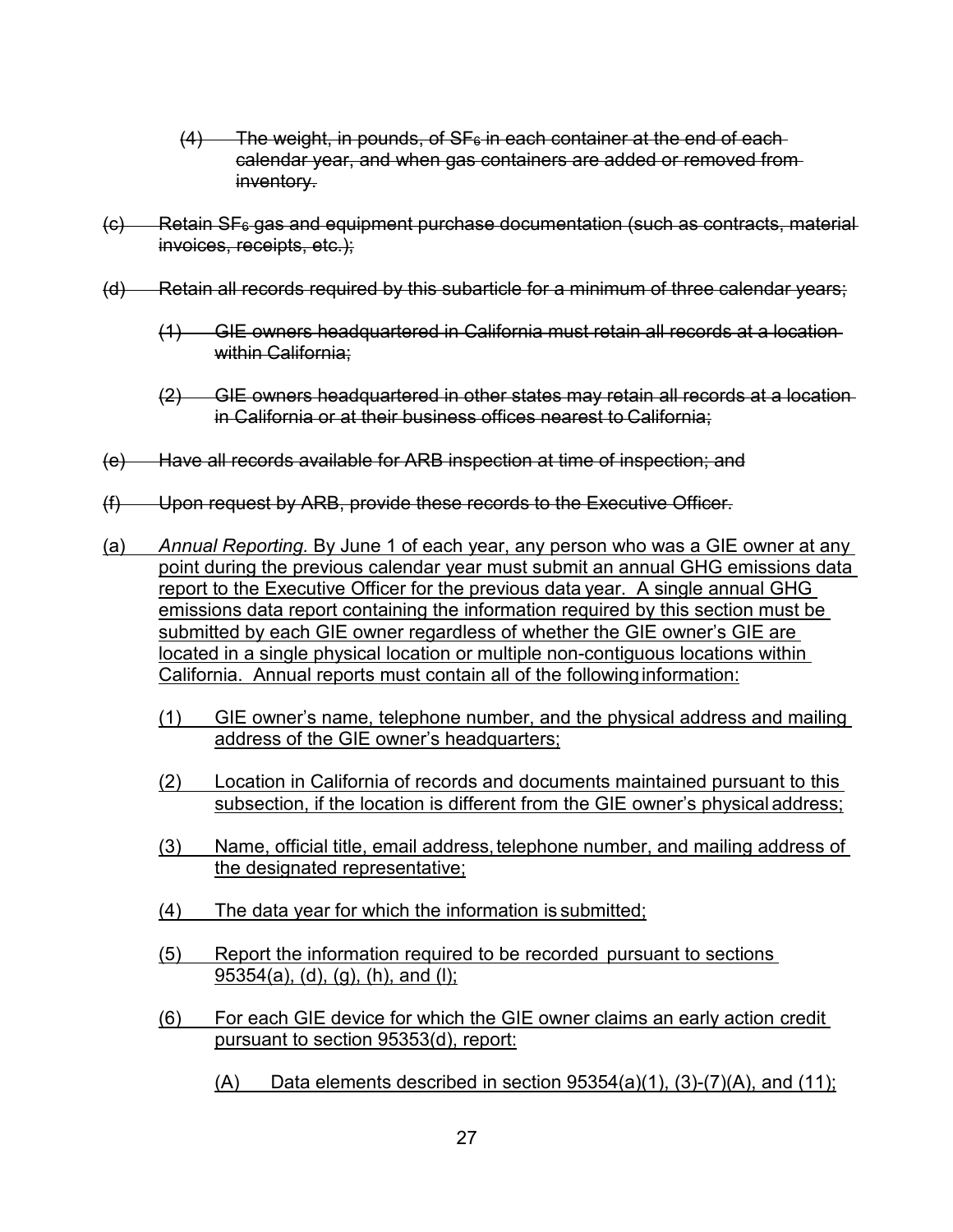- (B) The date the device became active GIE for the first time; and
- (C) Medium that provides insulating and/or interrupting (arc quenching) functions.
- (7) The following information related to emissions:
	- (A) Average system capacity (*Cavg,j,i*) (pounds), as calculated pursuant to section 95353(b) for each covered insulating gas required to be reported during the data year;
	- (B) Average CO2e capacity*i* (MTCO2e), as calculated pursuant to section 95353(c);
	- (C) Early Action Credit (EAC*i*) (MTCO2e), as calculated pursuant to section 95353(d);
	- (D) BL CO2e capacity12/31/2024 (MTCO2e) and BL CO2e capacity*i* (MTCO2e) as calculated pursuant to section 95353(e) and (f), respectively;
	- (E) The GIE owner's *Emissions Limiti* (MTCO2e) for the data year, as calculated pursuant to sections 95353(g) and/or (h);
	- (F) *Annual Emissionsj,i* (pounds) for each covered insulating gas and the values used for all the terms listed in section 95354.1(a);
	- (G) *CO2e emissionsi* (MTCO2e) as calculated pursuant to section 95354.1(b);
	- 95357.1 for the data year; and (H) *E.E. Emissionsj,i* (pounds), GWP of covered insulating gas(es), and type of covered insulating gas(es) associated with each emergency event exemption approved by the Executive Officer pursuant to section
	- (I) *CO2e emissions excluding E.E.i* (MTCO2e) as calculated pursuant to section 95354.1(c).
- (8) The appropriate attestation statement from section 95355(d).
- the Executive Officer as follows: (b) *Submission Process.* The annual GHG emissions data report shall be submitted to
	- (1) GIE owners subject to this regulation that own, are owned by, have previously owned, or have previously been owned by an entity subject to the requirements of title 17, California Code of Regulations, section 95100 *et seq.*  shall use the California Electronic Greenhouse Gas Reporting Tool (Cal e-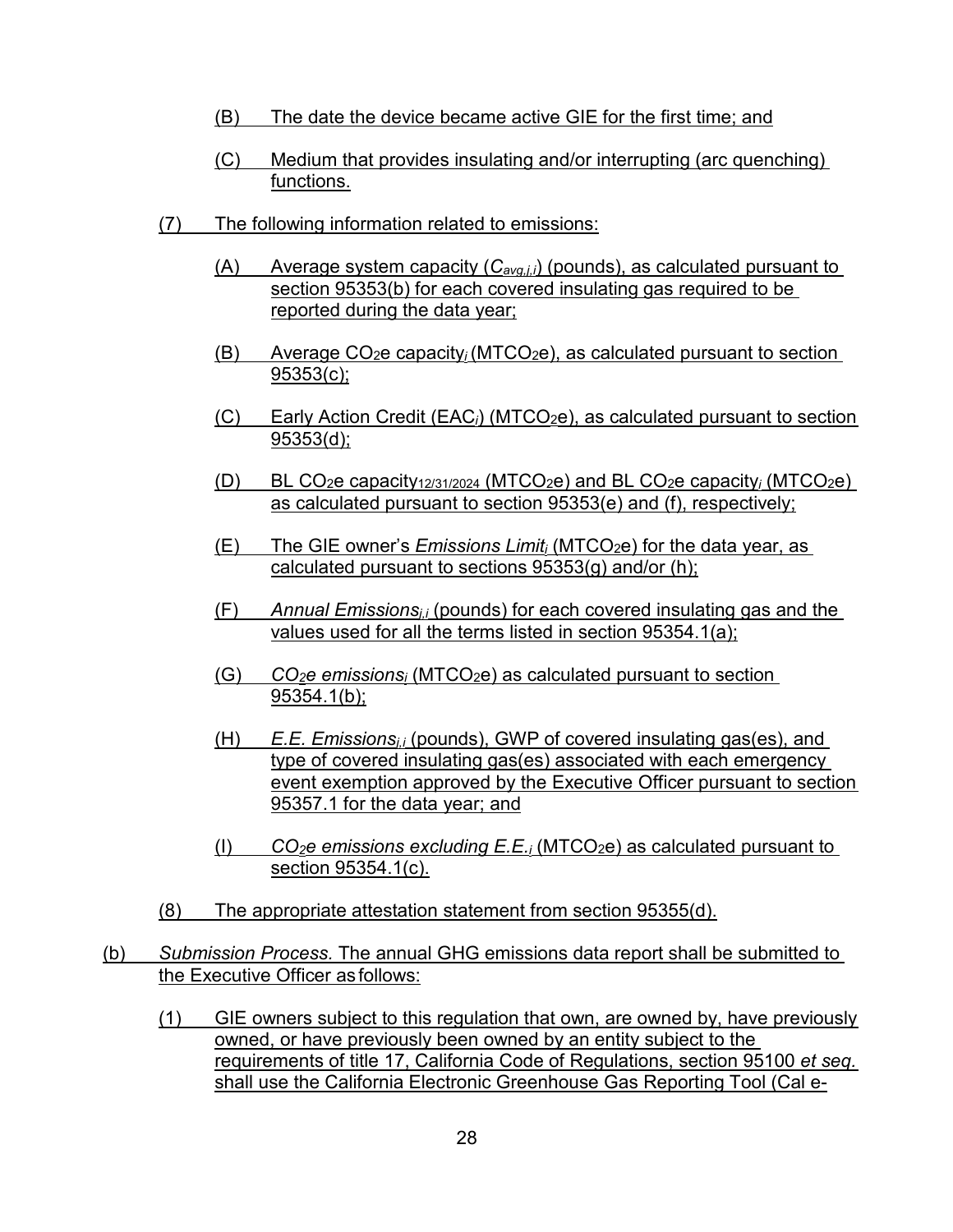GGRT) or another mechanism specified in title 17, California Code of Regulations, section 95104(e).

- Regulations, section 95100 *et seq*., may either: (2) GIE owners not subject to the requirements of title 17, California Code of
	- California Code of Regulations, section 95104(e); or (A) Use Cal e-GGRT, or other mechanism as specified in title 17,
	- (B) Submit reports to CARB through electronic mail.
- (c) *Revisions to Annual GHG Emissions Data Reports.* The GIE owner must submit a revised annual GHG emissions data report within 45 days of discovering or being one or more substantive errors. The revised report must correct all substantive demonstrate that the identified errors are not errors or are not substantive errors. notified in writing by CARB staff that a previously submitted annual report contains errors and/or the GIE owner must provide additional information to CARB staff to This paragraph applies to the data years for which the GIE owner is required to retain records as specified in subsection 95356(b).
	- submitted prior to the expiration of the 45-day period, the request is (1) Prior to the expiration of the 45-day period, a GIE owner may electronically request a single extension of up to 30 days for any reason. If the request is automatically approved; otherwise, it will not be approved.
- (d) *Attestations.* Any statements and/or information, including the annual report, submitted to CARB pursuant to this regulation must include the appropriate attestation statement, signed by the designated representative, under penalty of perjury, from the options below.
	- to make this submission on behalf of the gas-insulated equipment owner for personally examined, and am familiar with, the statements and information in statements and information are to the best of my knowledge and belief, true, accurate, and complete. I am aware that there are significant penalties for (1) If the information is submitted using Cal e-GGRT, the attestation must state "By submitting my electronic signature via the California Air Resources Board's Greenhouse Gas Reporting Tool, I hereby certify that I am authorized which the submission is made. I certify under penalty of law that I have this report submitted pursuant to title 17, California Code of Regulations, sections 95350-95359.1. Based on my inquiry of those individuals with primary responsibility for obtaining the information, I certify that the submitting false statements and information or omitting required statements and information, including the possibility of fine."
	- sign, date and submit this attestation to CARB. The attestation must state "I (2) If the information is not submitted using Cal e-GGRT, the GIE owner must hereby certify that I am authorized to make this submission on behalf of the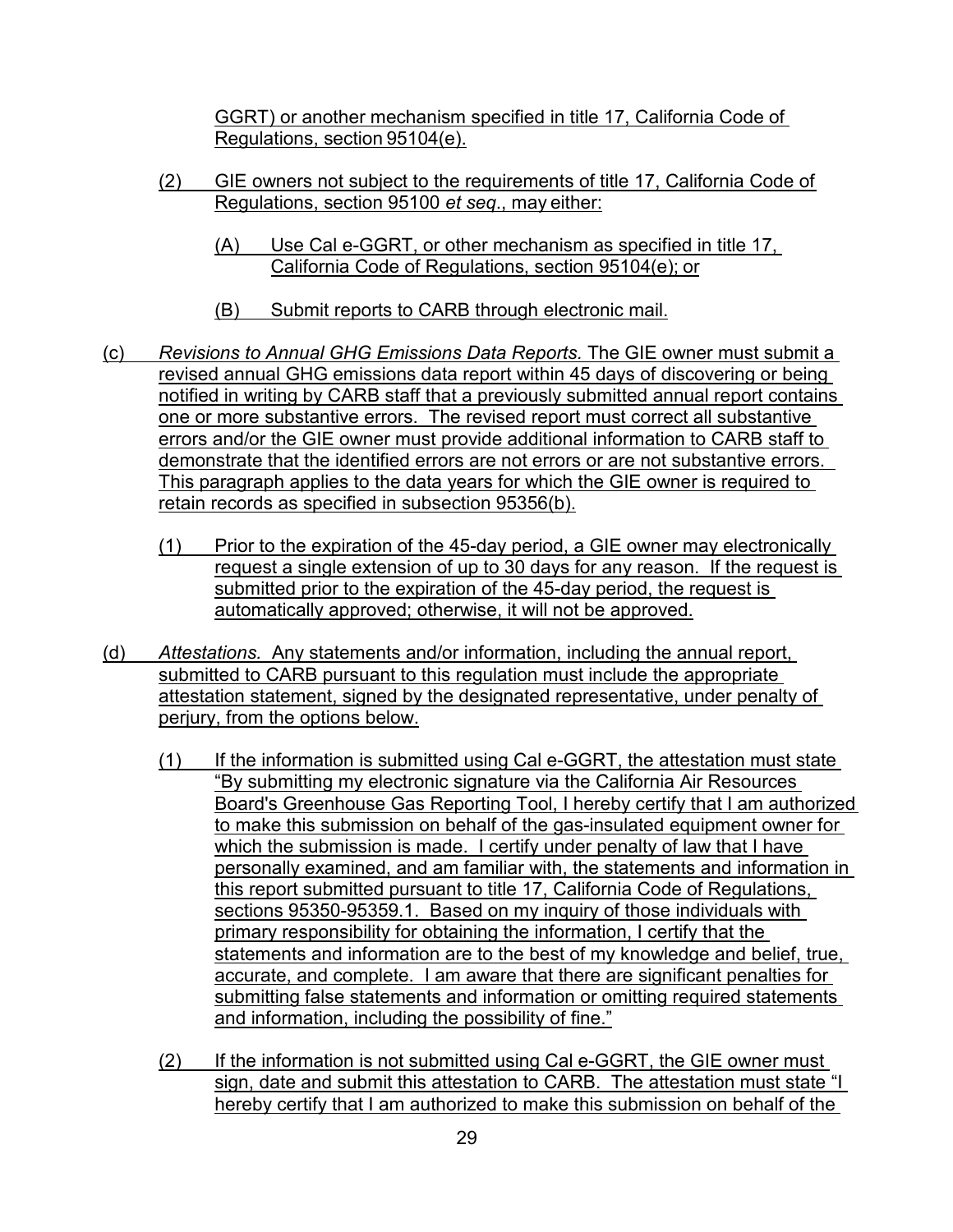gas-insulated equipment owner for which the submission is made. I certify under penalty of law that I have personally examined, and am familiar with, the best of my knowledge and belief, true, accurate, and complete. I am aware that there are significant penalties for submitting false statements and the statements and information in this report or information submitted pursuant to title 17, California Code of Regulations, sections 95350-95359.1. Based on my inquiry of those individuals with primary responsibility for obtaining the information, I certify that the statements and information are, to information or omitting required statements and information, including the possibility of fine."

- (e) *Designated Representative.* Within 30 days of the designated representative of a designated representative and notify CARB of the change. The notification must include the name, official title, mailing address, phone number, and email address of the new designated representative. A GIE owner who submitted their prior annual report using Cal e-GGRT must update the name and contact information of the GIE owner being relieved of their duties, the GIE owner must appoint a new designated representative in Cal e-GRRT to meet this requirement.
- (f) *Retirement and Changes in Ownership.* Any GIE owner who permanently relinquishes ownership of all GIE that uses any covered insulating gas must notify CARB that they are no longer subject to this subarticle within 30 days of the date the GIE were relinquished. The notification must contain the following information:
	- (1) GIE owner name, phone number, and physical address;
	- (2) Designated representative's name, official title, mailing address, phone number, and email address;
	- (3) The final date that the entity was a GIE owner;
	- (4) The method by which the GIE were relinquished. Specifically, the GIE owner must indicate whether the GIE were sold, transferred, disposed of, or other. "Other" may only be reported if the GIE were not relinquished by way of sale, transfer, or disposal.
		- (A) If the method is reported as "other," report the method.
		- (B) If the method is reported as "sold" or "transferred," report the name of the entity(s) to which the GIE were sold or transferred to.
			- 1. Any entity not previously subject to this section that receives any of these GIE becomes a GIE owner subject to this section. The new GIE owner must notify CARB of the ownership change. The notification must include the name of the previous GIE owner, the name of the new GIE owner, the date of the change in ownership and the name, official title, mailing address, phone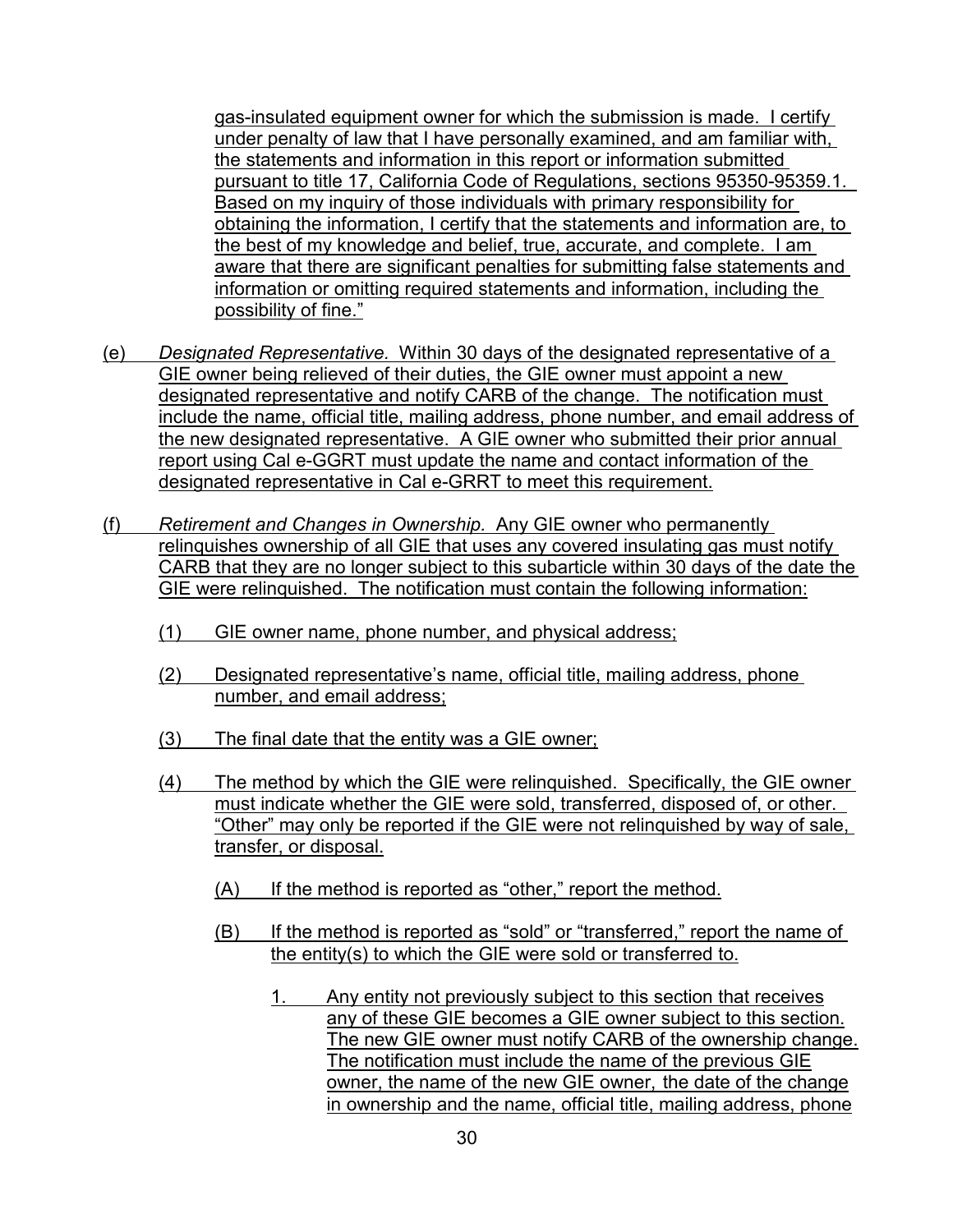number and email address of the new designated representative.

- 2. If the previous GIE owner submitted the most recent annual report using Cal e-GGRT, the GIE owner must submit all future reports through Cal e-GGRT. The new GIE owner must register in Cal e-GGRT within 30 days of the change of ownership.
- the GIE were disposed of, either expressed as a physical street address or latitude and longitude. Whenever GIE are transferred to a (C) If the method is reported as "disposed of," report the location(s) where third party who would then be responsible for disposal, the GIE owner should follow the requirements of section 95355(f)(4)(B).
- (5) The appropriate attestation statement from section 95355(d).

NOTE: Authority cited: Sections 38510, 38560, <u>38580,</u> 39600<u>,</u> and 39601, Health and Safety Code. Reference: Sections <del>38562, 38580,</del> <u>38560,</u> 39600, and 39601, Health and Safety Code.

#### **§ 95356. Annual Reporting Requirements Recordkeeping.**

- $(a)$  By June 1, 2012, and June 1<sup>st</sup> of each year thereafter, each GIS owner must submitan annual report to the Executive Officer for emissions that occurred during the previous calendar year.
- (b) The annual report must contain all of the following information:
	- (1) Reporting entity name, physical address, and mailing address;
	- (2) Location of records and documents maintained in California if different from the reporting entity's physical address.
	- (3) Name and contact information including e-mail address and telephone number of the person submitting the report, and the person primarily responsible for preparing the report;
	- $(4)$  The year for which the information is submitted;
	- (5) A signed and dated statement provided by the appropriate responsible official that the information has been prepared in accordance with this subarticle, and that the statements and information contained in the submitted emission data are true, accurate, and complete.
	- $(6)$  Annual SF $<sub>6</sub>$  emissions as calculated using the equation specified in-</sub> subsection (d), below;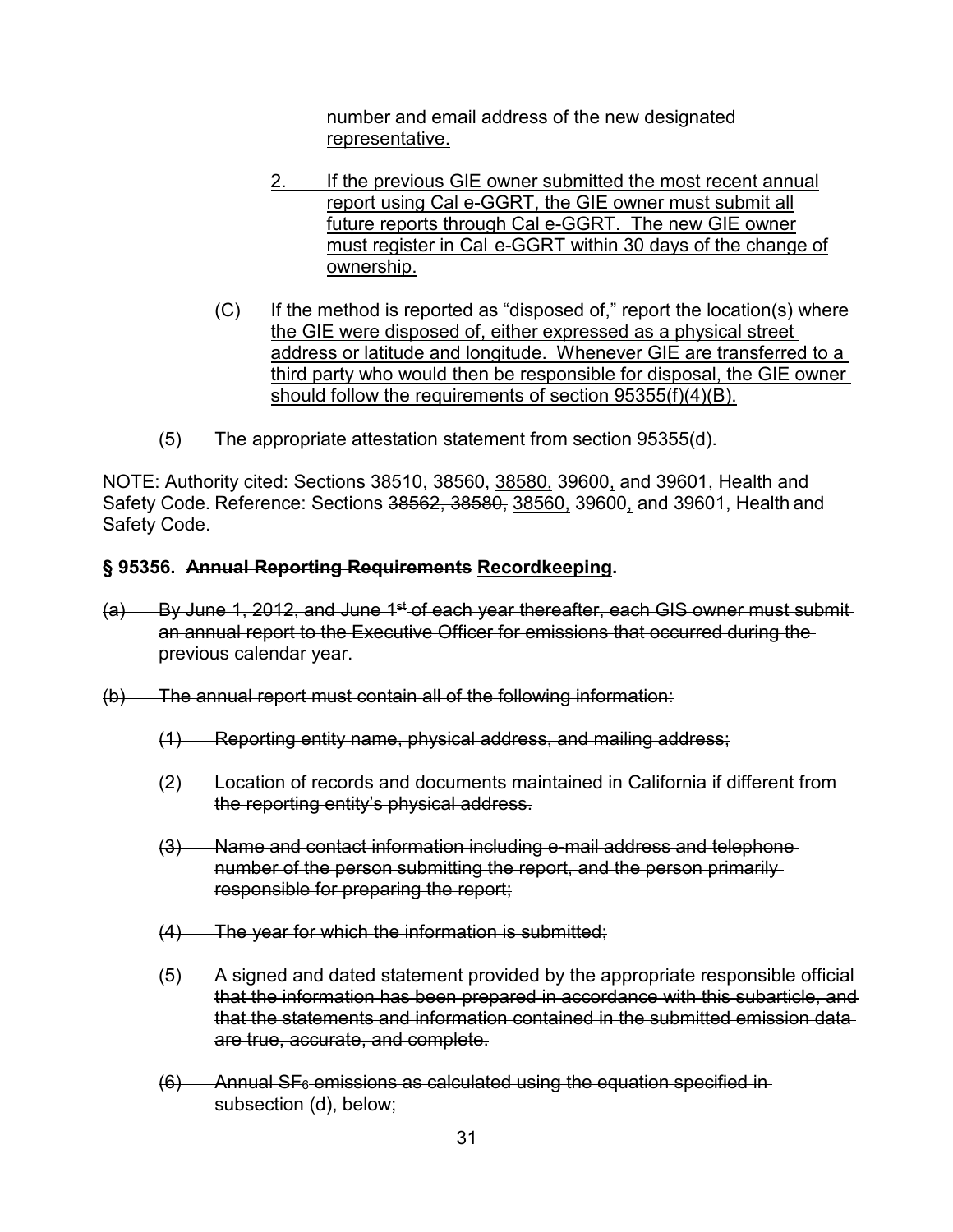- $(7)$  Annual SF $_{6}$  emission rate as calculated using the equation specified insubsection (e), below;
- (8) A gas insulated switchgear inventory report containing the information required by section 95355, subsections (a)(1) through (a)(10); and
- (9) A gas container inventory report containing the information required by section 95355, subsections (b)(1) through (b)(4).
- (c) The annual report shall be submitted to the Executive Officer as follows:
	- (1) GIS owners subject to the requirements of title 17, California Code of Regulations, section 95100 *et seq.*, shall use the ARB Greenhouse Gas Reporting Tool or other mechanism, as specified in title 17, California Code of Regulations, section 95104.
	- (2) GIS owners not subject to the requirements of title 17, California Code of Regulations, section 95100 *et seq.*, may either:
		- (A) Use the ARB's Greenhouse Gas Reporting tool, or other mechanism, as specified in title 17, California Code of Regulations, section 95104; or
		- electronic mail or by personal delivery. (B) Submit reports in writing to ARB through the US Postal Service,
- (d) *Annual SF6 Emissions*. GIS owners must use the following equation to determine their SF<sub>6</sub> emissions:

 ${\sf Equation~for~determining~annual~SF_{6}}$  emissions:

User Emissions = (Decrease in SF<sub>6</sub> inventory) + (Acquisitions of SF<sub>6</sub>) – (Disbursements of SF $_{6}$ ) − (Net increase in total nameplate capacity of active GIS equipment owned).

Where:

equipment, at the beginning of the year) - (SF<sub>6</sub> stored in containers, but Decrease in  $SF<sub>6</sub>$  inventory = (SF $<sub>6</sub>$  stored in containers, but not in-</sub> not in equipment, at the end of the year).

Acquisitions of SF $_{6}$  = (SF $_{6}$ -purchased in bulk from chemical producers, distributors, or other entities)  $+$  (SF $_6$  purchased from equipmentmanufacturers, distributors, or other entities with or inside active GIS equipment) +  $(SF<sub>6</sub>$  returned to site after off-site recycling).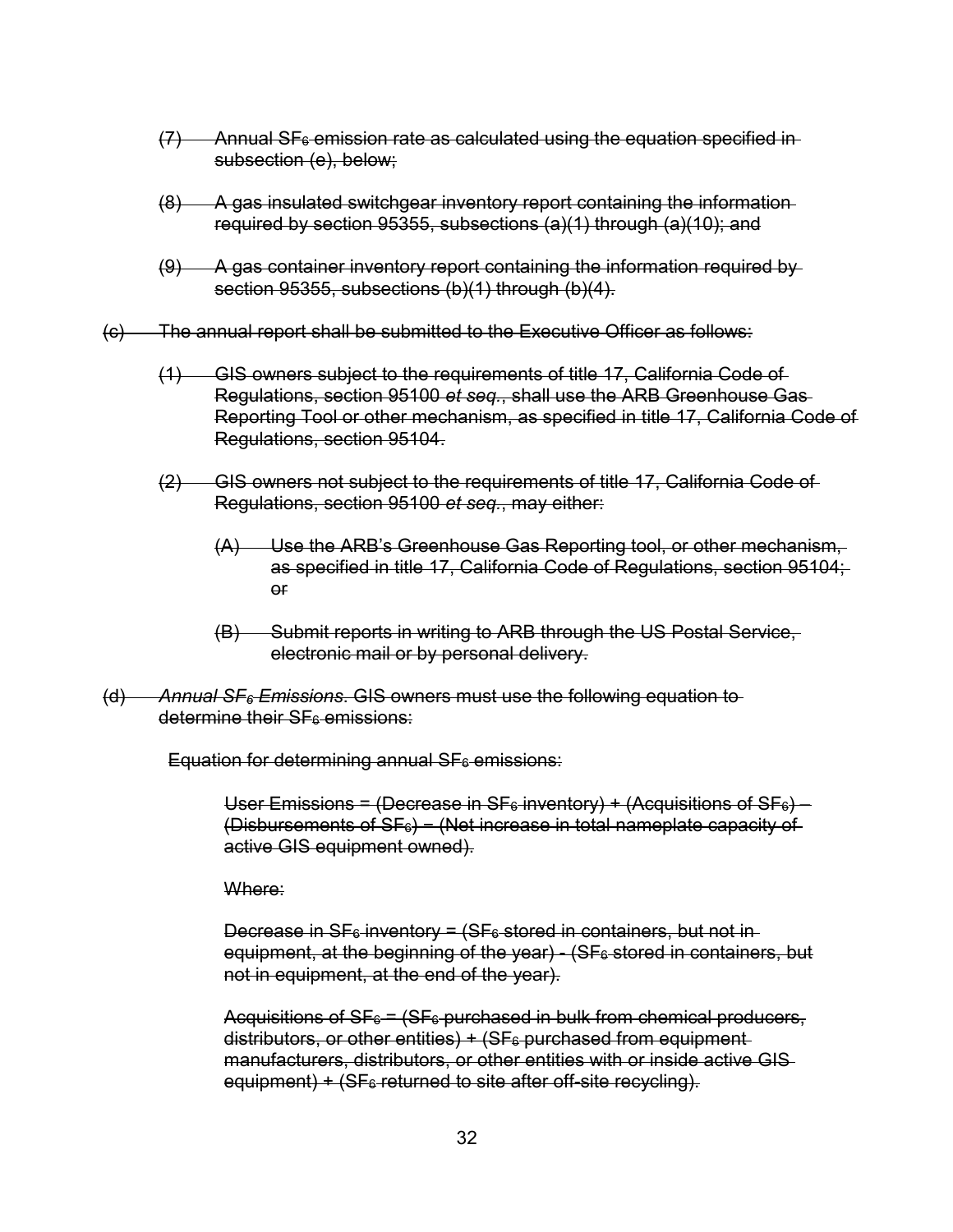Disbursements of SF $_{6}$  = (SF $_{6}$  in bulk and contained in active GIS-(SF $_{6}$  sent off site for recycling) + (SF $_{6}$  sent to destruction facilities). equipment that is sold to other entities)  $+$  (SF $_6$  returned to suppliers)  $+$ 

Net increase in total nameplate capacity of active GIS equipment owned = (The nameplate capacity of new active GIS equipment) - (Nameplate capacity of retiring active GIS equipment).

 $\Theta$ determine their SF<sub>6</sub> emission rate. (e) *Annual SF6 Emission Rate.* GIS owners shall use the following equations to

Equation for determining emissions rate:

*ER = Emissions*  C*avg* 

| Where: | ER               | $=$      | <b>Emission Rate</b>                      |
|--------|------------------|----------|-------------------------------------------|
|        | <b>Emissions</b> | $\equiv$ | Annual emissions per subsection (d) (lbs) |
|        | ⊖ava             | $\equiv$ | Average system nameplate capacity as      |
|        |                  |          | expressed in the equation below (lbs)     |

$$
C_{avg} \underbrace{\sum (d_i C_i)}_{\text{max}} = \underbrace{1 \underbrace{\sum (d_i C_i)}_{\text{max}}}
$$

| <del>Where:</del> | ∽avq | The average system nameplate            |
|-------------------|------|-----------------------------------------|
|                   |      | capacity (lbs)                          |
|                   |      | The number of GIS devices               |
|                   | G,   | The number of days during the year the  |
|                   |      | <b>GIS device was in active service</b> |
|                   |      | The nameplate capacity (lbs) of the GIS |
|                   |      | device                                  |

- section 95356(b) and, upon request by CARB, provide these records to CARB (a) GIE owners must retain the following records for the time period specified by staff within 30 days of the request:
	- (1) All data, measurements, and documentation required pursuant to section 95354;
	- (2) All data required to be reported pursuant to section 95355;
	- (3) The location, either expressed as a physical address or a latitude and longitude, of each device included in the GIE inventory and each covered gas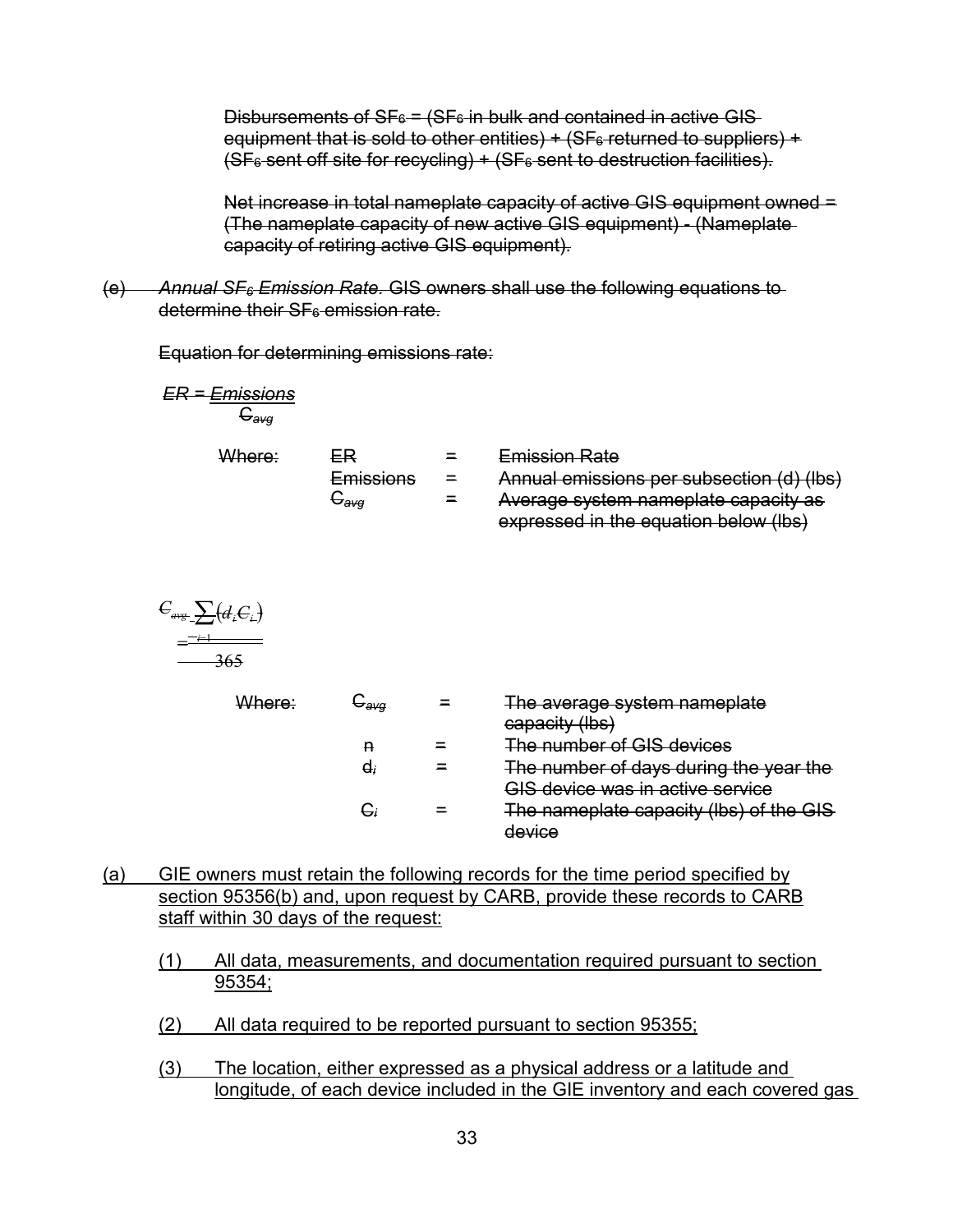container and gas cart included in the inventory of containers reported pursuant to section 95354(a) and (g);

- insulating gas and/or GIE (including but not limited to, contracts, material (4) Documentation regarding the purchase and acquisition of any covered invoices, and receipts), including any information used to justify the acquisition of  $SF_6$  GIE after the phase-out date pursuant to section 95352(a)(2)-(4);
- (5) All information used to determine the values included in the calculations in sections 95353(b)-(g), (i), and (j);
- (6) All notifications sent to CARB pursuant to this subarticle, and any associated correspondence with CARB;
- $(7)$ All  $SF<sub>6</sub>$  phase-out exemption requests submitted to the Executive Officer pursuant to section 95357, any associated correspondence with CARB, and any information and documentation that the GIE owner uses as justification for the exemption in the request(s);
- (8) All requests sent to the Executive Officer for emergency event exemptions pursuant to section 95357.1, any associated correspondence with CARB, and any documentation that the GIE owner uses as justification in the request(s);
- (9) Documentation that allows for each GIE device included in the GIE inventory serial number of any other GIE device to be readily identified by the pursuant to section 95354(a) that has a serial number that is identical to the manufacturer serial number reported to CARB pursuant to section 95354(a)(3);
- (10) All documentation that supports and/or explains any revisions to previously submitted annual reports and any deadline extension requests and associated correspondence with CARB pursuant to section 95355(c); and
- (11) The method by which the amount of covered insulating gas in each gas cart will be determined, and for GIE owners who elect to use the "container method," the pressure that the gas cart will be brought to prior to measurement of the excess gas in gas containers.
- (b) Retain all records required by this subarticle for a minimum of five calendar years;

 $\overline{a}$ 

- within California; (1) GIE owners headquartered in California must retain all records at a location
- California or at their business offices nearest to California; (2) GIE owners headquartered elsewhere must retain all records at a location in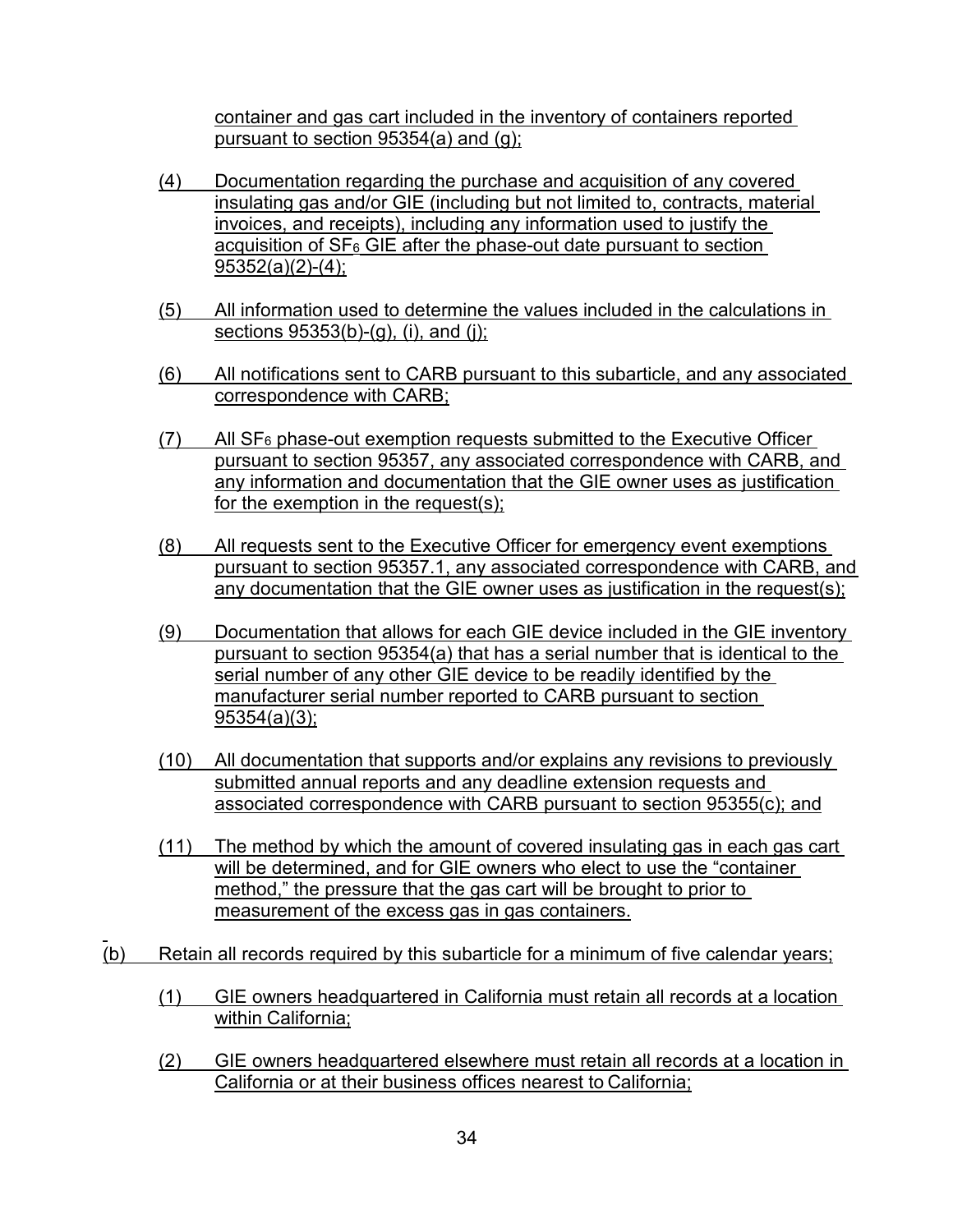- (3) Records required by this subarticle that were generated prior to January 1, 2021 are required to be retained for a minimum of three calendar years.
- Safety Code. Reference: Sections 38560, 39600, and 39601, Health and Safety NOTE: Authority cited: Sections 38510, 38560, 38580, 39600, and 39601, Health and Code.

# **§ 95357 95358. Treatment of Confidential Information.**

Information submitted pursuant to this subarticle may be claimed as confidential. Such information shall be handled in accordance with the procedures specified in title 17, California Code of Regulations, sections 91000 through 91022.

Health and Safety Code. Reference: Sections <u>38560,</u> 3<del>8562, 38580,</del> 39600<u>,</u> a<del>nd </del>39601, and 41511, Health and Safety Code. NOTE: Authority cited: Sections 38510, 38560, 38580, 39600, 39601, and 41511,

#### **§ 95357. SF6 Phase-Out Exemption.**

- (a) Pursuant to section  $95352(a)(1)$ , a GIE owner who wishes to acquire SF<sub>6</sub> GIE <u>electronically submit an SF $_6$  phase-out exemption request to the Executive Officer</u> that, if approved, would allow the GIE owner to acquire the requested SF $_6$  GIE. after the applicable phase-out date indicated in Table 1 or Table 2 must
- (b) Beginning September 1, 2024, a GIE owner may submit an SF<sub>6</sub> phase-out exemption request if either:
	- (1) Non-SF $_6$  GIE of the equipment type and GIE characteristics necessary for the particular project(s) or application(s) are unavailable from at least two suppliers; or
	- $\overline{a}$  $(2)$  Available non-SF<sub>6</sub> GIE cannot meet the size requirements for the particular project(s) or application(s), taking into consideration the physical size of the GIE, the physical constraints of the project location(s), including required clearance; or
	- $(3)$  Available non-SF<sub>6</sub> GIE cannot be used for the specific project(s) or application(s) due to incompatibility with existing equipment, wiring, or connectors; or
	- $(4)$  Available non-SF<sub>6</sub> GIE is not suitable based on safety or reliability requirements.
- 95357(d)(8) is identical, the GIE owner may submit a single request to cover all <u>associated SF $_6$  GIE. In this case, the GIE owner must specify the number of SF $_6$ </u> (c) Whenever a GIE owner wishes to acquire multiple  $SF_6$  GIE of the same equipment type and GIE characteristics, for which the justification provided under section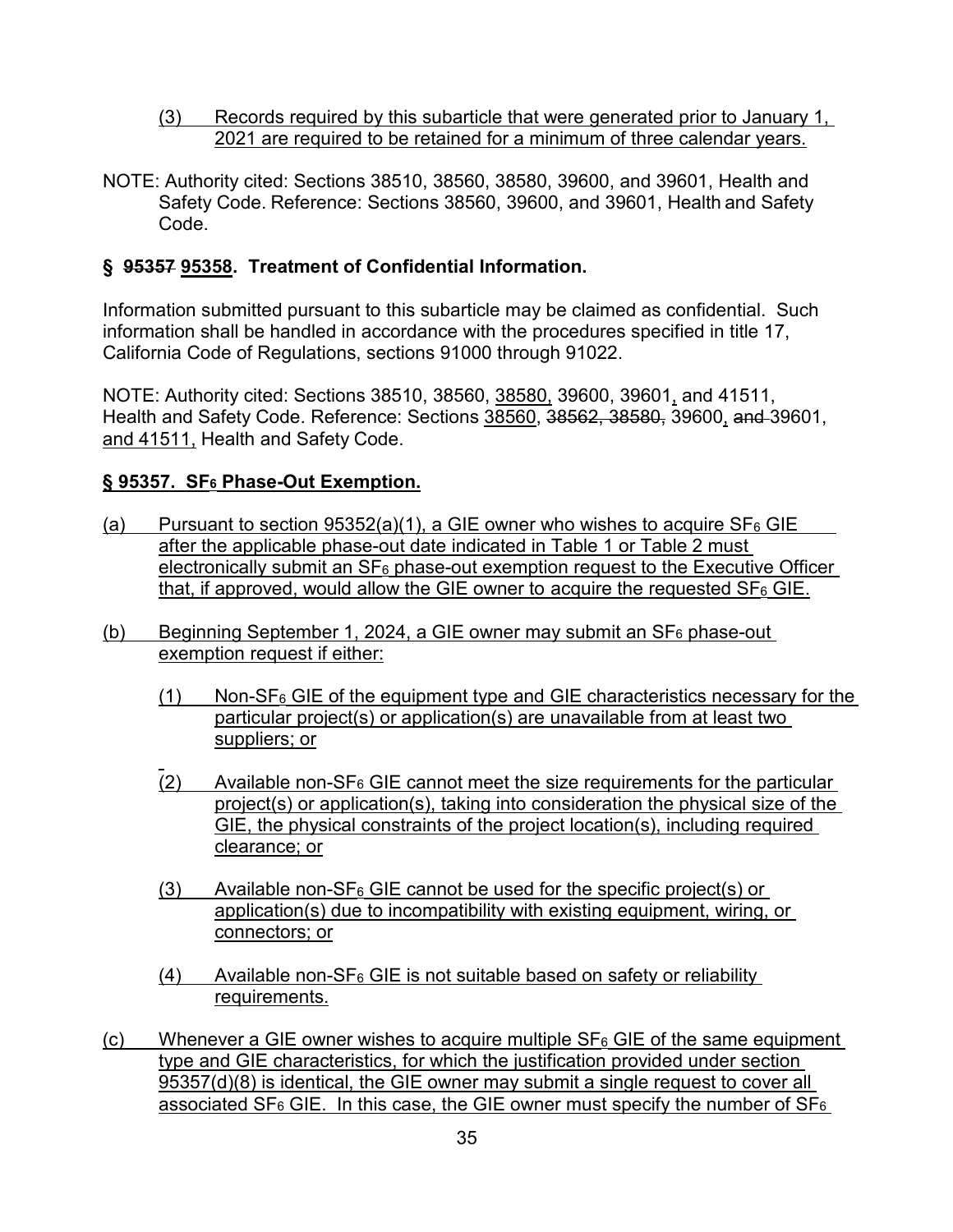<u>SF<sub>6</sub> GIE would be installed, but does not need to identify which specific SF<sub>6</sub> GIE</u> GIE it is requesting to acquire under the exemption and list the locations where the device would be installed at each location.

- (d) The  $SF_6$  phase-out exemption request must contain the following:
	- (1) GIE owner's name and ARB identification number (if assigned);
	- (2) Designated representative's name, official title, mailing address, phone number and email address;
	- (3) A description of the specific project(s) to which the  $SF<sub>6</sub>$  phase-out exemption would apply, including location(s); whether it is an existing or new facility, or if it has been subject to a process that significantly changes the in-place infrastructure (e.g., overhaul, re-powering); and the number of each type of GIE device described in section 95357(d)(4) that would be installed there;
	- to the GIE characteristics (per Tables 1 and 2) and equipment type, seal type, (4) Description and quantity of  $SF_6$  GIE to be exempted, including but not limited manufacturer and model, and nameplate capacity;
	- $(5)$  The names of manufacturers contacted about the availability of non-SF<sub>6</sub> GIE that might be appropriate for use in the project(s) described in section 95357(d)(3), and the dates contact was initiated;
	- (6) The appropriate attestation statement from section 95355(d);
	- (7) The section number under which the exemption is being submitted (section 95357(b)(1), (2), (3), or (4)); and
	- (8) All applicable justifications for the exemption.
		- (A) For exemptions submitted under section 95357(b)(1), this includes the specific GIE characteristics (per Tables 1 and 2) that cannot be met by at least two suppliers.
		- that meet the GIE characteristics (per Tables 1 and 2) identified by the <u>where the SF $_{6}$  GIE would be installed. If the dimensions of the non-</u> the space lacks the necessary clearance, another obstacle prevents (B) For exemptions submitted under section 95357(b)(2), this includes the complete dimensions of each space within which requested  $SF<sub>6</sub> GlE$ would reside; the complete dimensions of each available non- $SF_6$  GIE equipment manufacturers; the complete dimensions of the  $SF<sub>6</sub>$  GIE specified in section 95357(d)(4); and a picture showing the location  $SF<sub>6</sub> GE$  are smaller than the dimensions of the space available, but the device cannot be placed into the space for another reason (e.g., transport of the device to the space), the justification should also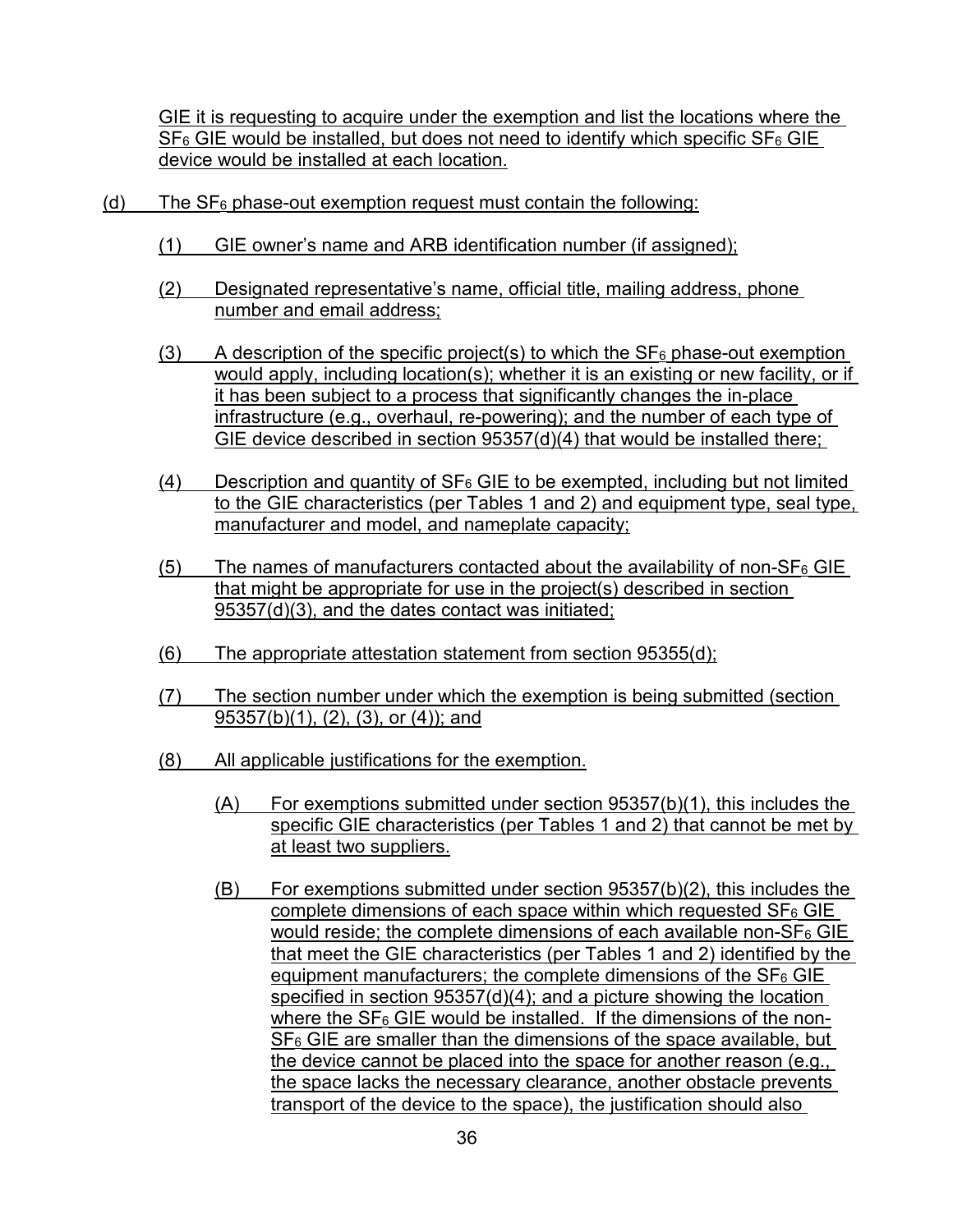include a description of the constraint that clearly demonstrates why the device cannot be placed in the available space.

- $(C)$  For exemptions submitted under section 95357(b)(3), this includes a list of available non- $SF_6$  GIE that meet the GIE characteristics (per Tables 1 and 2) identified by the equipment manufacturers and a justification that clearly explains why each of the available non- $SF<sub>6</sub>$  GIE identified are incompatible and how the  $SF<sub>6</sub> GE$  described in section 95357(d)(4) are compatible.
- <u>list of available non-SF $_{6}$  GIE that meet the GIE characteristics (per</u> described in section 95357(d)(4) do meet the requirements. If failure company requires three years of testing for new equipment), the justification must also provide an explanation as to how the GIE owner  $(D)$  For exemptions submitted under section 95357(b)(4), this includes a Tables 1 and 2) identified by the equipment manufacturers and a justification that clearly explains why each of the available non- $SF<sub>6</sub>$  GIE identified fail the safety or reliability requirements and how the  $SF<sub>6</sub> GlE$ rates or other indicators of reliability are used, specific details must be provided. If the GIE owner's justification cites a company-specific policy or procedure that available non- $SF_6$  GIE do not currently meet and that is within the control of the GIE owner (for example, the will address the situation to enable the transition to non- $SF_6$ alternatives in a timely manner.
- exemption request is insufficient to serve as the basis for an exemption clarification related to sections 95357(c) and 95357(d) prior to the (E) Within the timeframe specified in section 95357(f), if the Executive Officer determines that the information provided as part of the under this section, s/he may request additional information and/or application being deemed complete pursuant to section 95357(f).
- $(9)$  Information submitted pursuant to section 95357(d)(8) that relies on documentation provided by an equipment manufacturer must be dated less than 180 days prior to the submission of the  $SF<sub>6</sub>$  phase-out exemption request.
- <u>receive a notification of the receipt of the request, which will include an SF $_6$  phase-</u> (e) Within seven days of the submittal of the exemption request, the GIE owner will out exemption request identification number. If the GIE owner does not receive a receipt within seven days of submittal, the GIE owner must contact CARB to inquire whether CARB has received the request.
- (f) Within 45 days of submittal, the Executive Officer shall notify the submitter that their application is complete or that additional information and/or clarification is necessary to complete the application and/or to ensure the Executive Officer has sufficient information to issue a decision. Upon receipt of additional information and/or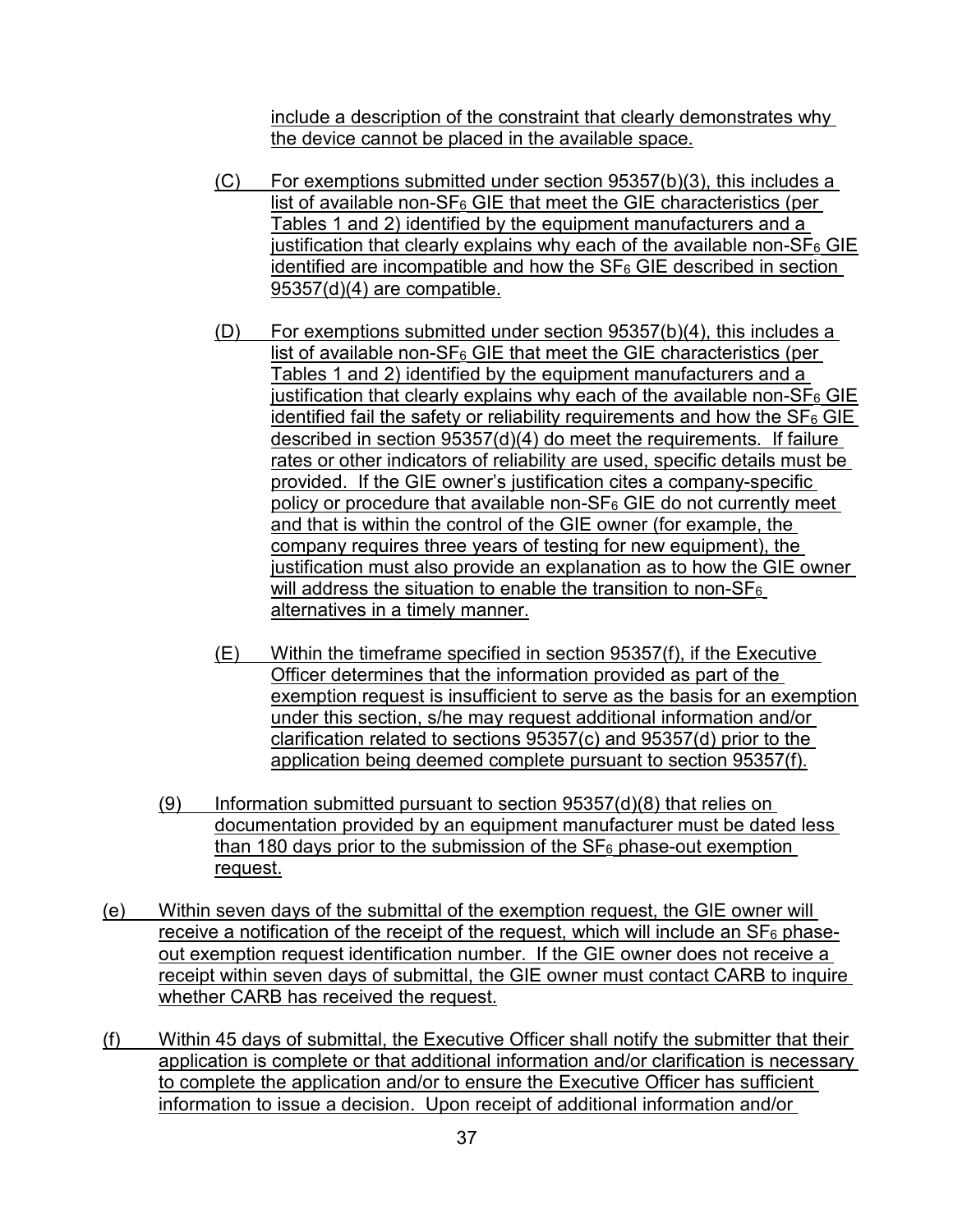clarification pursuant to section 95357(d)(8)(E) from the submitter, the Executive Officer will perform the actions specified in this subsection within 45 days.

- (g) Within 30 days of the acknowledgment that the request is complete pursuant to section 95357(f), the Executive Officer shall notify the submitter of the approval or denial of the  $SF_6$  phase-out exemption request. In the event that the Executive Officer has not responded to the submitter within 30 days of the notification that the application is complete, the  $SF_6$  phase-out exemption request is approved.
- $submit$  an expedited SF $_6$  phase-out exemption request. This request must be (h) Whenever a catastrophic failure occurs that, in the estimation of the GIE owner may only be resolved through the acquisition of  $SF<sub>6</sub> GE$  on a faster timescale than possible under the schedule described in section 95357(e)-(g), the GIE owner may submitted within 14 days of the beginning of the catastrophic event. The GIE owner shall follow the process described in section 95357(a)-(g), with the following exceptions:
	- (1) The GIE owner must indicate that the  $SF_6$  phase-out exemption request is in response to a catastrophic failure pursuant to section 95357(h) and include a detailed description of the catastrophic failure, including, but not limited to the following:
		- (A) The nature of the failure;
		- (B) The date and time the failure occurred;
		- (C) The location of the failure; and
		- (D) The manufacturer's serial numbers, pursuant to section 95354(a)(3), of all GIE that were affected by the failure;
	- (2) An explanation as to how the failure meets the definition of a catastrophic failure pursuant to section 95351(a);
	- (3) Evidence that demonstrates the GIE owner can resolve the catastrophic failure more quickly by using the expedited  $SF_6$  phase-out exemption request process than the  $SF<sub>6</sub>$  phase-out exemption request timeline outlined in section 95357(e)-(g);
	- (4) Evidence that demonstrates the GIE owner can resolve the catastrophic failure more quickly by acquiring  $SF_6$  GIE than by acquiring available non-SF $_6$ GIE;
	- (5) A statement certifying that the GIE owner has no GIE in their possession that is not already in use at the time the statement is made that could be installed to resolve the catastrophic failure; and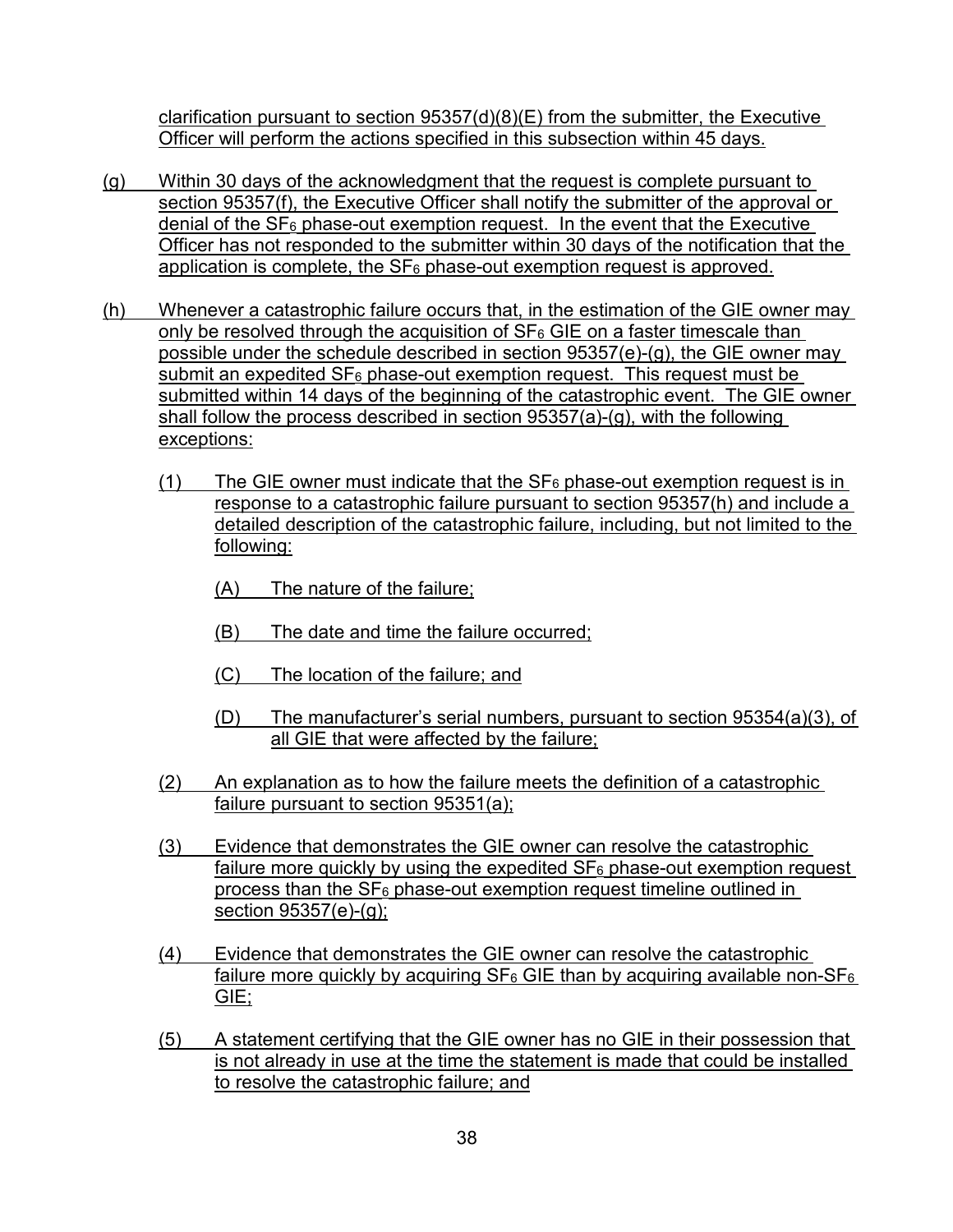- (6) The appropriate attestation statement from section 95355(d).
- (i) Upon receipt of a request for expedited review of an  $SF<sub>6</sub>$  phase-out exemption:
	- <u>notification of the receipt of the request, which will include an SF $_6$  phase-out</u> (1) Within two State of California business days, the GIE owner will receive a exemption request identification number. If the GIE owner does not receive a receipt within two State of California business days of submittal, the GIE owner must contact CARB to inquire whether CARB has received the request.
	- (2) Within seven days of submittal, the Executive Officer shall notify the submitter:
		- (A) That their application is complete or that additional information is necessary to complete the application and/or to ensure the Executive Officer has sufficient information to issue a decision;
		- demonstrates that the application is eligible for expedited review or that (B) Whether the information provided pursuant to section 95357(h) additional information is necessary to justify expedited review; and
		- section 95357(i)(2)(A) or (B), the Executive Officer will perform one of (C) Upon receipt of additional information from the submitter pursuant to the actions specified in section 95357(i)(2) within seven days.
	- the application is eligible for expedited review, the Executive Officer shall <u>notify the submitter of the approval or denial of the SF $_6$  phase-out exemption </u> (3) Within seven days of the Executive Officer's notification to the submitter that request. In the event that the Executive Officer has not responded to the submitter within seven days of the notification that the application is eligible for expedited review, the  $SF_6$  phase-out exemption request is approved.
- approval of the request, or within three months of CARB's approval of an expedited request. The SF<sub>6</sub> GIE acquired shall only be used in the specified project(s) identified in section  $95357(d)(3)$ . There is no date by which SF<sub>6</sub> GIE acquired utilizing an SF<sub>6</sub> phase-out exemption must be placed into active service, or removed (i) A GIE owner with an approved  $SF_6$  phase-out exemption may acquire the specific  $SF<sub>6</sub>$  GIE described in the  $SF<sub>6</sub>$  phase-out exemption within 24 months of CARB's  $SF<sub>6</sub>$  phase-out exemption request. If the  $SF<sub>6</sub>$  GIE are not acquired within the specified timeframe, the GIE owner must submit another  $SF<sub>6</sub>$  phase-out exemption from active service.
- <u>(k) All emissions from SF<sub>6</sub> GIE acquired utilizing an SF<sub>6</sub> phase-out exemption must be</u> included in the GIE owner's annual emissions calculated pursuant to Section 95354.1.